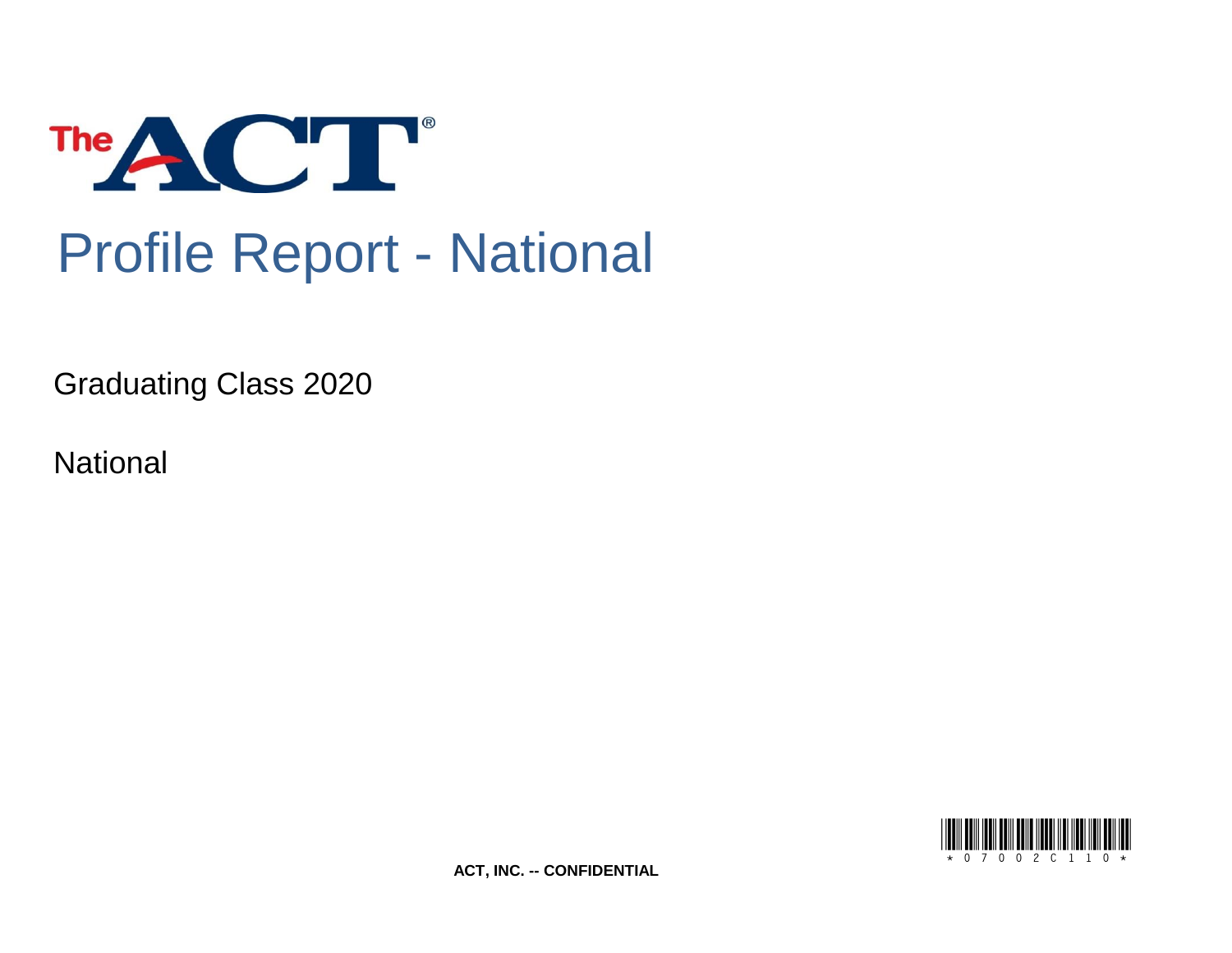### New to your 2020 Profile Report

Upon registration, students are now given the option to select gender values that include Male, Female, Another Gender, and Prefer Not to Respond. With this change, ACT Profile Reports will report outcomes for Males, Females, and those students providing Other Responses.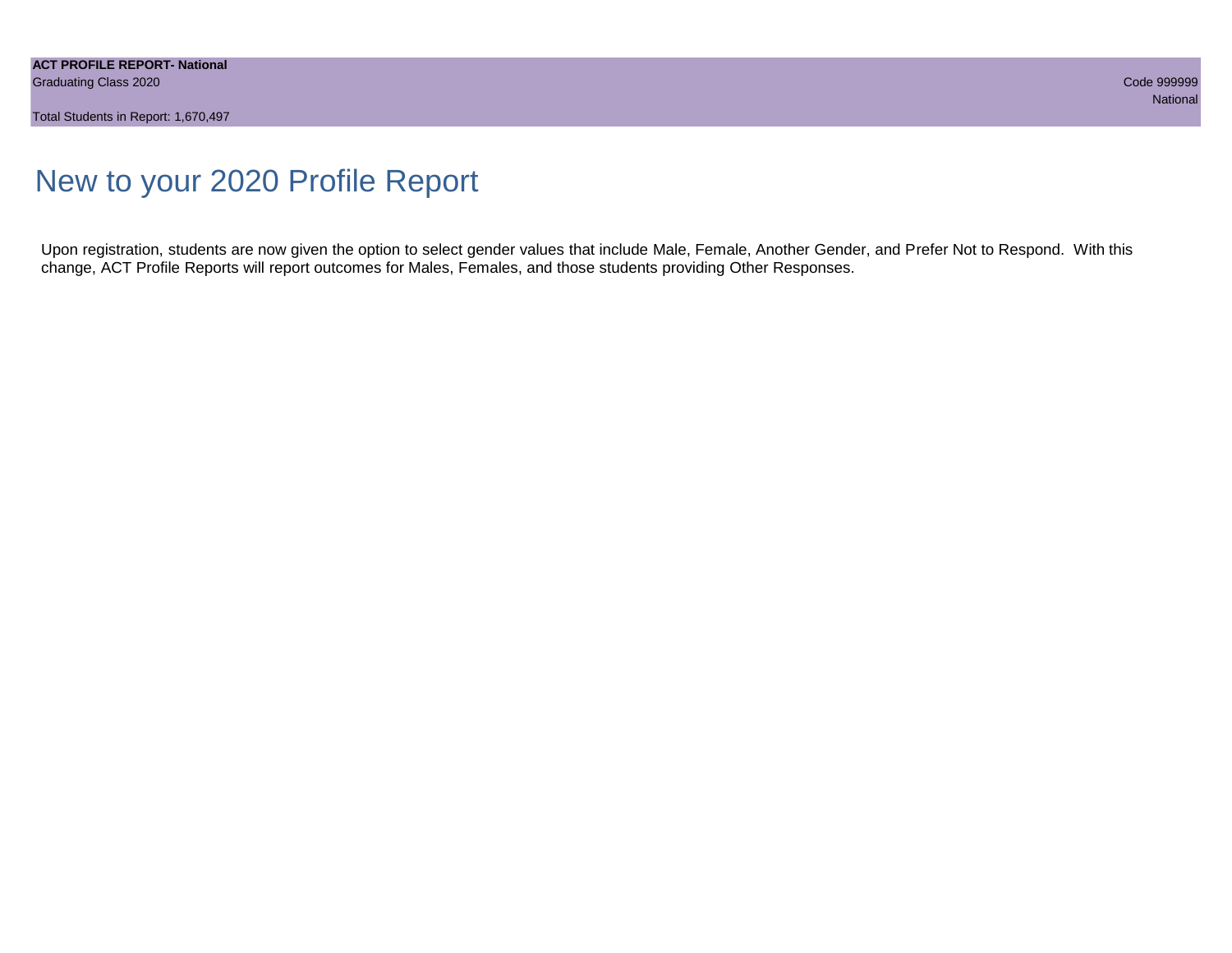### **Table of Contents**

| <b>Section I: Executive Summary</b>                                        | Page 5  | Section III: College Readiness & Impact of Course Rigor              | Page 17 |
|----------------------------------------------------------------------------|---------|----------------------------------------------------------------------|---------|
| Average Composite Scores: 5 Years of Testing                               |         | Percent of Students Meeting 3 or 4 College Readiness                 |         |
| Percent Meeting 3 or 4 Benchmarks: 5 Years of Testing                      |         | Benchmarks by Core College Curriculum Status                         |         |
| Percent Meeting STEM Benchmark: 5 Years of Testing                         |         | Percent of Students in College and Career Readiness Standards (CCRS) |         |
| Percent Taking A Core Curriculum: 5 Years of Testing                       |         | Score Ranges                                                         |         |
| Five Year Trends-Percent of Students Who Met                               |         | Percent of Students Who Met ACT College Readiness Benchmark Scores   |         |
| <b>College Readiness Benchmarks</b>                                        |         | by Gender                                                            |         |
| Five Year Trends-Average ACT Scores                                        |         | Percent of Students Who Met ACT College Readiness Benchmark Scores   |         |
| Five Year Trends-Average ACT Scores by Level of Preparation                |         | by Race/Ethnicity                                                    |         |
| Five Year Trends-Percent and Average Composite Score                       |         | Likely ACT National Career Readiness Certificate (NCRC) Level        |         |
| by Race/Ethnicity                                                          |         | Based Upon ACT Composite Score                                       |         |
| Five Year Trends-Achievement in STEM                                       |         | College Readiness Benchmark Percent and Average ACT Scores           |         |
| Proficiency Toward Understanding Complex Text                              |         | by Overall High School Curriculum                                    |         |
|                                                                            |         | College Readiness Benchmark Percent and Average ACT Scores           |         |
| <b>Section II: Academic Achievement</b>                                    | Page 11 | by Content-Specific Curriculum                                       |         |
| Average ACT Composite Scores by Race and Core Curriculum Status            |         | College Readiness Benchmark Percent and Average ACT Scores           |         |
| ACT Score Distributions, Cumulative Percents, and Averages                 |         | by Common Course Patterns                                            |         |
| <b>Subject Area Reporting Categories</b>                                   |         | College Readiness Benchmark Percent and Average ACT Scores           |         |
| Average ACT Composite Scores for Race/Ethnicity<br>by Level of Preparation |         | for Gender by Common Course Patterns                                 |         |
| Average ACT Scores by Race/Ethnicity                                       |         | Section IV: Career and Educational Aspirations                       | Page 25 |
| Average ACT Composite Scores for Gender by Level of Preparation            |         | Average ACT Composite Scores                                         |         |
| Average ACT Scores by Gender                                               |         | by Race and Student Postsecondary Aspirations                        |         |
| <b>ACT Score Quartile Values</b>                                           |         | Distribution of Planned Educational Majors for All Students          |         |
|                                                                            |         | by College Plans                                                     |         |
|                                                                            |         | Average ACT Composite Scores for Racial/Ethnic Groups                |         |
|                                                                            |         | by Post-Secondary Educational Aspirations                            |         |
|                                                                            |         | Students' Score Report Preferences at Time of Testing                |         |
|                                                                            |         | <b>Section V: Optional Writing Test Results</b>                      | Page 31 |
|                                                                            |         | Average ACT Writing Scores by Race/Ethnicity                         |         |
|                                                                            |         | Average ACT English Language Arts Constituent Scores                 |         |
|                                                                            |         | by Race/Ethnicity and Gender for Students Who Took ACT Writing       |         |
|                                                                            |         | Average ACT English Language Arts Outcomes                           |         |
|                                                                            |         | by Race/Ethnicity and Gender for Students Who Took ACT Writing       |         |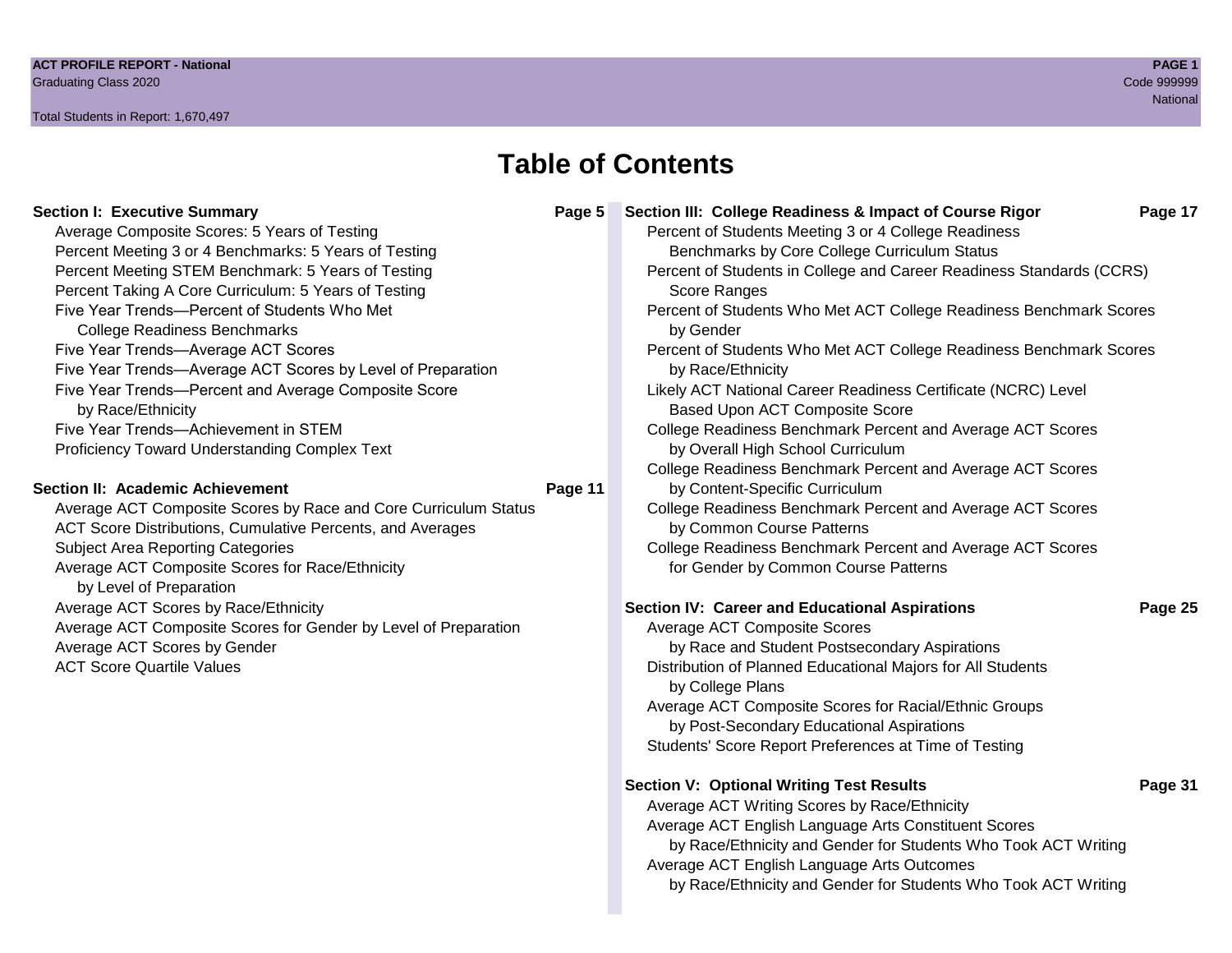We are pleased to provide this 2020 Graduating Class ACT Profile Report. This report summarizes the preparation and performance of your 2020 graduates who took the ACT as sophomores, juniors, or seniors under standard- or extendedtime conditions and achieved a college reportable composite score. The most recent set of test information is used in your report for students testing more than once.

This report focuses on:

**Performance** - student test performance in the context of college readiness

**Access** - number of your graduates exposed to college entrance testing and the percent of race/ethnicity participation

**Course Selection** - percent of students pursuing a core curriculum

**Course Rigor** - impact of rigorous coursework on achievement

**College Readiness** - percent of students meeting ACT College Readiness Benchmark Scores in each content area

**Awareness** - extent to which student aspirations match performance

**Articulation** - colleges and universities to which your students send test results

Each year, test data for a school, district, and the state represents a different cohort of students. ACT encourages educators to focus on trends (3, 5, 10 years), not year-to-year changes. Such changes can represent normal – even expected – fluctuations. On the other hand, trend lines offer more insight into what is happening in a school, district, or the state.

Furthermore, ACT encourages educators to measure student performance in the context of college readiness measures. The focus should be on the number and percentage of students who met or exceeded ACT's College Readiness Benchmark Scores, a measure that is much more meaningful and understandable than an average composite score for a group of students.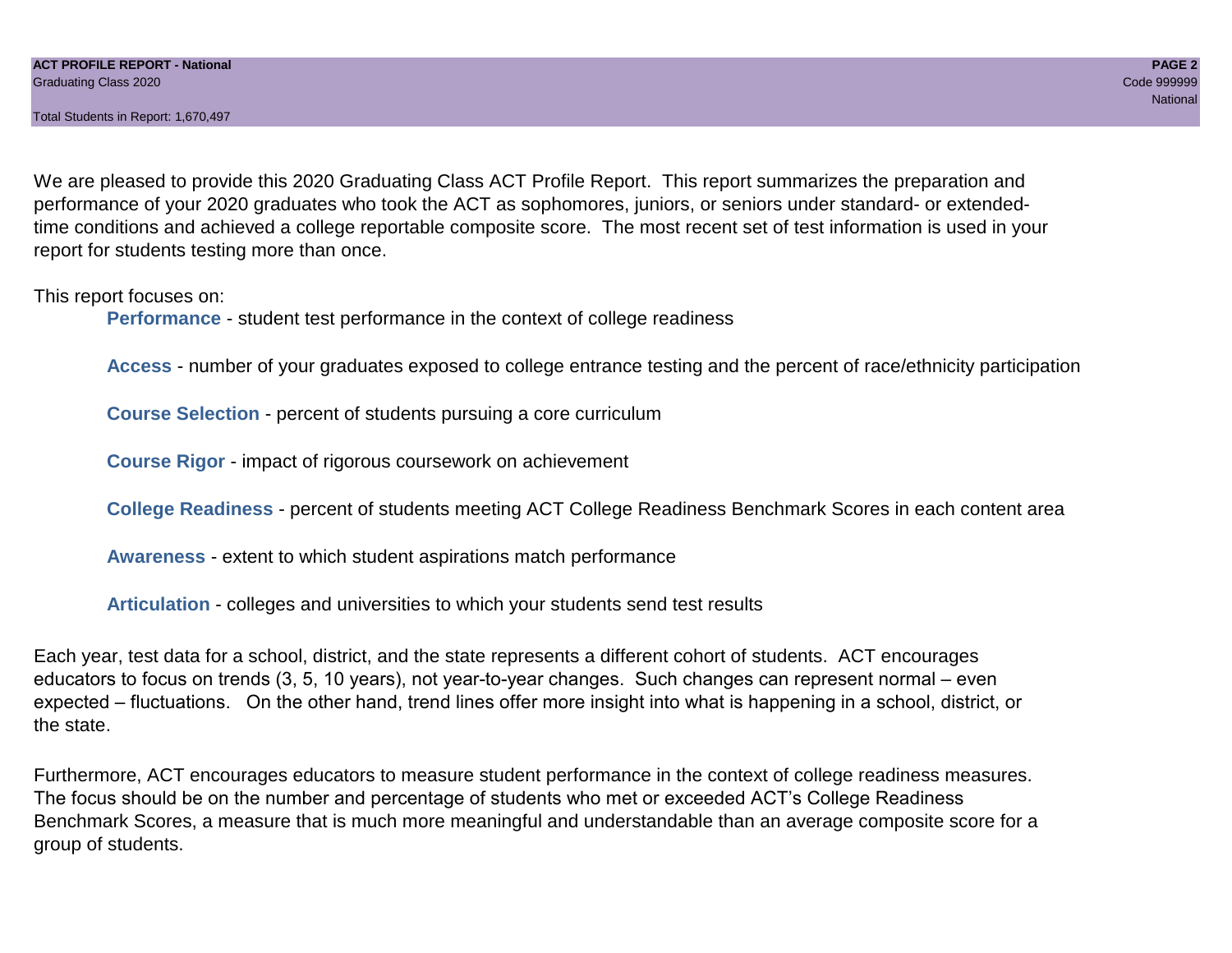### **The ACT is a curriculum-based measure of college readiness. ACT components include:**

Tests of academic achievement in English, math, reading, science, STEM, and (optional) ELA and writing High school grade and course information Student Profile Section Career Interest Inventory

### **The ACT:**

Every few years, ACT conducts the **ACT National Curriculum Survey** to ensure its curriculum-based assessment tools accurately measure the skills high school teachers teach and instructors of entry-level college courses expect. The ACT is the only college readiness test designed to reflect the results of such a survey.

ACT's **College and Career Readiness Standards** are sets of statements intended to help students, parents and educators understand the meaning of test scores. The standards relate test scores to the types of skills needed for success in high school and beyond. They serve as a direct link between what students have learned and what they are ready to do next. The ACT is the only college readiness test for which scores can be tied directly to standards. College and Career Readiness Standards to the Classroom interpretive guides can be found at www.act.org/content/act/en/education-and-career-planning/college-and-career-readinessstandards.html.

Only the ACT reports **College Readiness Benchmark Scores** – A benchmark score is the minimum score needed on an ACT subject-area test to indicate a 50% chance of obtaining a B or higher or about a 75% chance of obtaining a C or higher in the corresponding credit-bearing college courses, which include English Composition, Algebra, Social Science, Biology, STEM and ELA. These scores were empirically derived based on the actual performance of students in college.

| <b>College Course/Course Area</b> | <b>ACT Score</b> | <b>Benchmark Score</b> |
|-----------------------------------|------------------|------------------------|
| <b>English Composition</b>        | English          | 18                     |
| Algebra                           | Mathematics      | 22                     |
| <b>Social Sciences</b>            | Reading          | 22                     |
| <b>Biology</b>                    | Science          | 23                     |
| <b>STEM</b>                       | <b>STEM</b>      | 26                     |
| FI A                              | FI A             | 20                     |

For more information, go to www.act.org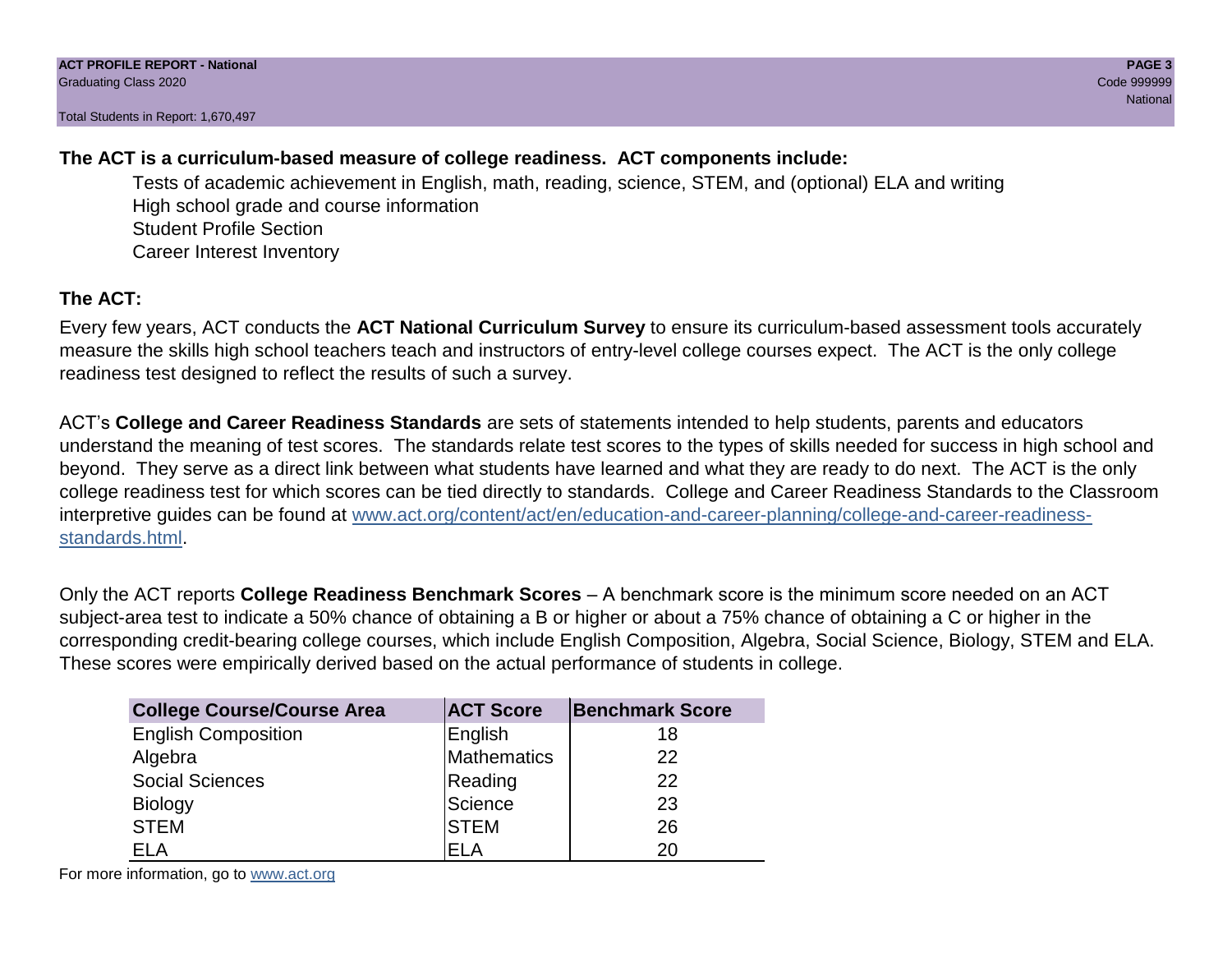#### **How to Improve Scores and Increase College Readiness**

26% of your students met all four ACT College Readiness Benchmark Scores (Table 1.1). To improve students' scores and increase the percentage of students identified as college ready, ACT suggests:

PROVIDING ACCESS FOR ALL STUDENTS TO TAKE THE ACT: 1,670,497 of your students are included in this report (the 'cohort'). Increasing access insures that more students have the opportunity to consider college and allows the reader to use this report to evaluate how well courses and instructional programs are preparing students for college and work.

MAKING CORE CURRICULUM A PRIORITY: Emphasize the need for all students to develop college and work ready skills, regardless of postsecondary aspirations. 56% of the students in the cohort reported taking courses that would be considered 'Core or More' (Table 1.4).

MAKING SURE STUDENTS ARE TAKING THE RIGHT KINDS OF COURSES: Table 3.8 reports 4% of the cohort took less than three years of math courses. Of these students, 8% were college ready. 9% of the cohort reported taking a course sequence of Algebra I, Algebra II, and Geometry. 9% of these students were college ready. In comparison, 50% of the students who took 3 or more years of math beyond Algebra I, Algebra II, and Geometry were college ready. Getting more students ready for Algebra prior to 9th grade will increase the chances that students will be prepared for and take advanced-level math courses.

Similarly, Table 3.8 reports 10% of the cohort took less than three years of natural science courses. 20% of these students were college ready. In comparison, 44% of students who took at least three years of science coursework were college ready.

EVALUATING RIGOR OF COURSES: Table 3.1 reports the percentage of students falling in each of the ACT College and Career Readiness Standards score ranges. For example, approximately 56% of the cohort fall into the lowest three Mathematics score ranges. To increase these students' achievement, identify the standards they should focus on next by accessing ACT's College and Career Readiness Standards at at www.act.org/content/act/en/education-and-career-planning/college-and-career-readiness-standards.html.

PLAN GUIDANCE ACTIVITIES BASED ON STUDENTS' CAREER AND COLLEGE ASPIRATIONS: Data in Tables 4.1 and 4.2 enable the reader to determine if aspirations are consistent with academic performance and whether, among students with similar aspirations, academic performance is consistent across racial/ethnic groups.

For more information on interpreting data in this report, or to learn how ACT can help your students improve their readiness for college and the workplace, contact ACT Customer Service at 319-337-1365 or customerservices@act.org.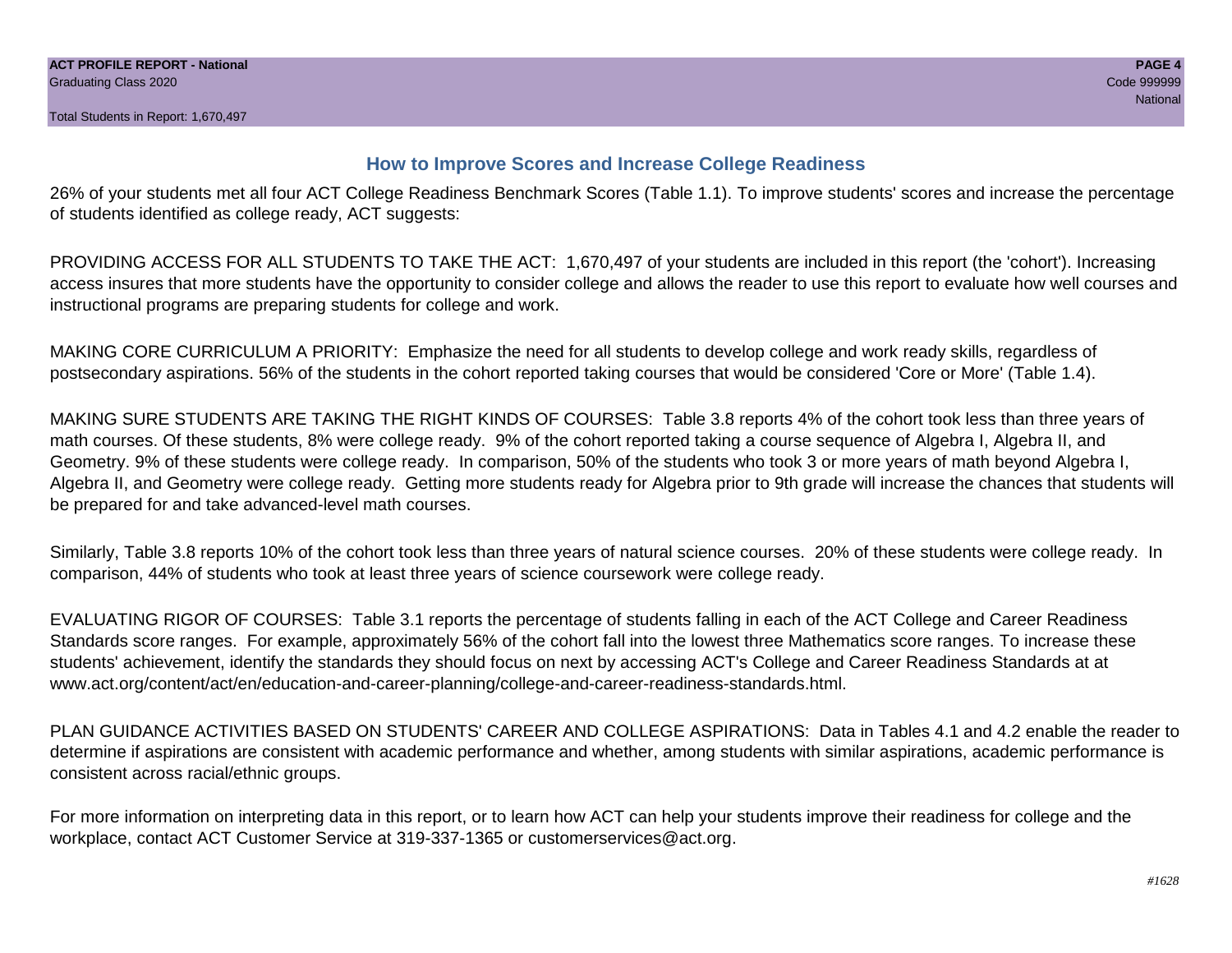## Section I Executive Summary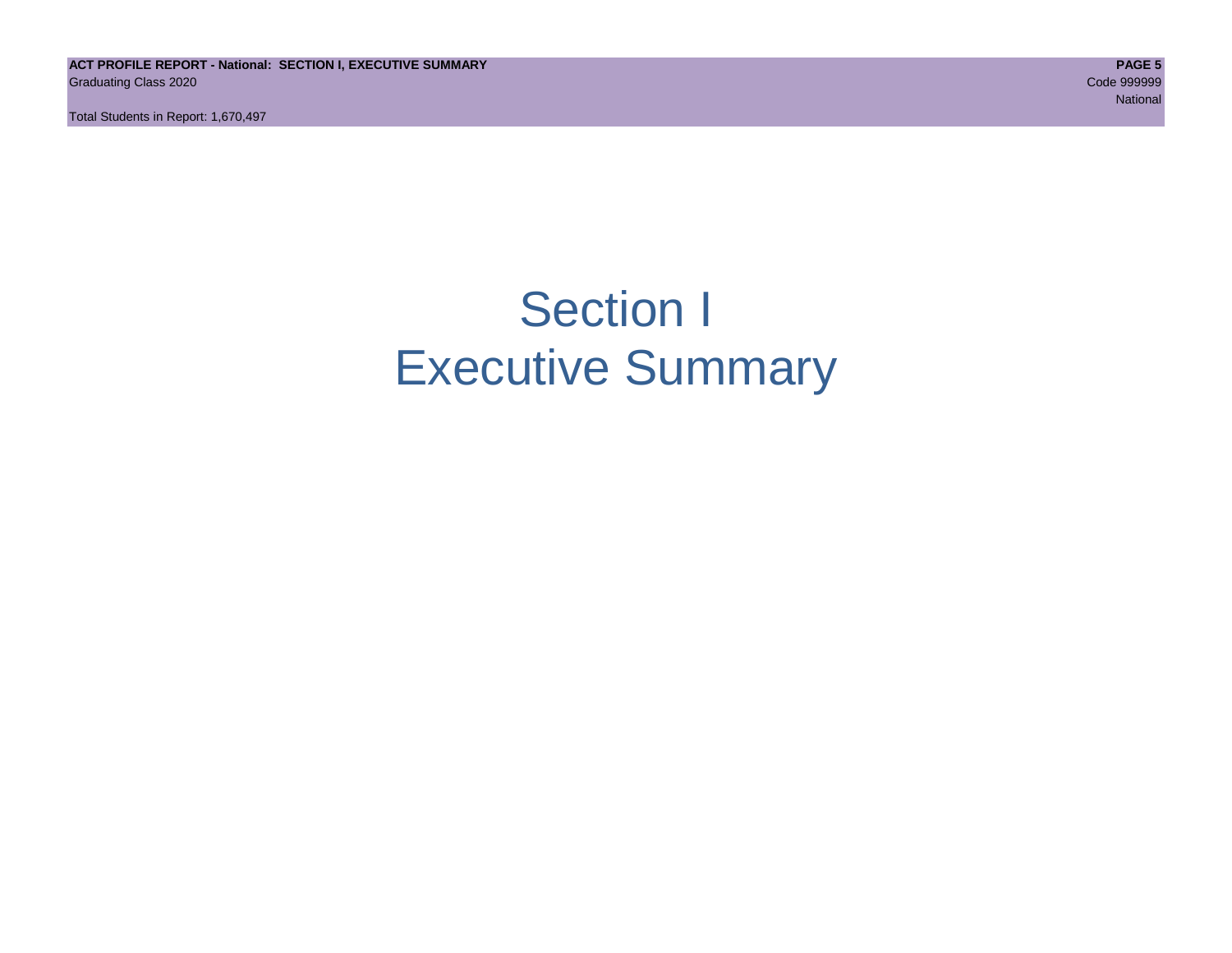#### **ACT PROFILE REPORT - National: SECTION I, EXECUTIVE SUMMARY PAGE 6** Graduating Class 2020 Code 999999

Total Students in Report: 1,670,497



#### **Figure 1.1. Average Composite Scores: 5 Years of Testing\* Figure 1.2. Percent Meeting 3 or 4 Benchmarks: 5 Years of Testing\***



#### **Figure 1.3. Percent Meeting STEM Benchmark: 5 Years of Testing\* Figure 1.4. Percent Taking A Core Curriculum: 5 Years of Testing\***



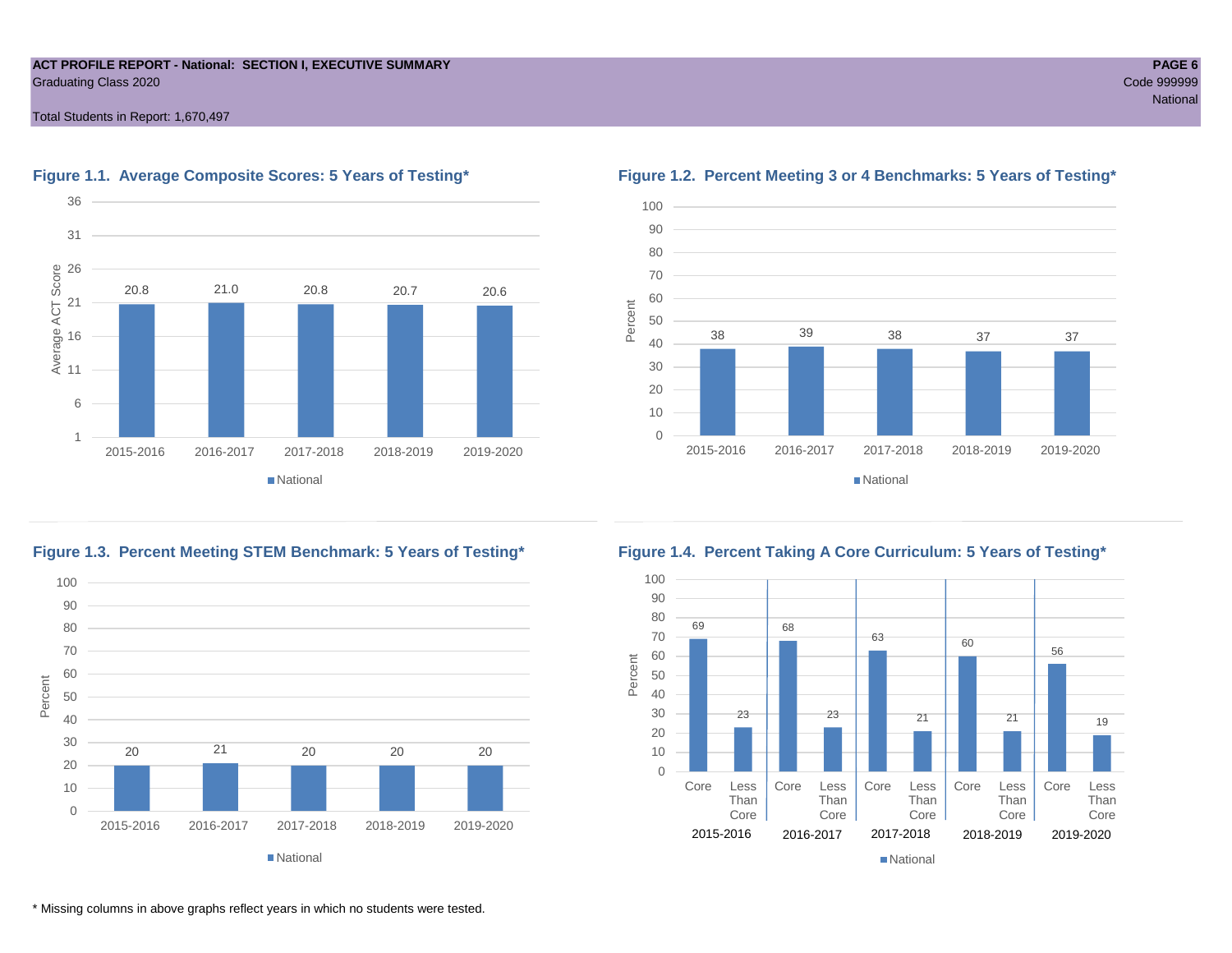#### **ACT PROFILE REPORT - National: SECTION I, EXECUTIVE SUMMARY PAGE 7**

Graduating Class 2020 Code 999999

Total Students in Report: 1,670,497

|      | <b>Number of Students</b> | <b>Percent Who Met Benchmarks</b> |                    |                |                 |                     |  |  |  |  |
|------|---------------------------|-----------------------------------|--------------------|----------------|-----------------|---------------------|--|--|--|--|
|      | Tested                    | <b>English</b>                    | <b>Mathematics</b> | <b>Reading</b> | <b>Science</b>  | <b>Met All Four</b> |  |  |  |  |
| Year | National                  | National                          | National           | National       | <b>National</b> | National            |  |  |  |  |
| 2016 | 2,090,342                 | 61                                | 41                 | 44             | 36              | 26                  |  |  |  |  |
| 2017 | 2,030,038                 | 61                                | 41                 | 47             | 37              | 27                  |  |  |  |  |
| 2018 | 1,914,817                 | 60                                | 40                 | 46             | 36              | 27                  |  |  |  |  |
| 2019 | 1,782,820                 | 59                                | 39                 | 45             | 36              | 26                  |  |  |  |  |
| 2020 | 1,670,497                 | 58                                | 37                 | 45             | 36              | 26                  |  |  |  |  |

#### **Table 1.1. Five Year Trends—Percent of Students Who Met College Readiness Benchmarks**

**Table 1.2. Five Year Trends—Average ACT Scores (table omitted for this report)**

#### **Table 1.3. Five Year Trends—Average ACT Scores Nationwide**

|      | <b>Number of Students</b> |                |                    | <b>Average ACT Scores</b> |                |                  |
|------|---------------------------|----------------|--------------------|---------------------------|----------------|------------------|
| Year | <b>Tested</b>             | <b>English</b> | <b>Mathematics</b> | Reading                   | <b>Science</b> | <b>Composite</b> |
| 2016 | 2,090,342                 | 20.1           | 20.6               | 21.3                      | 20.8           | 20.8             |
| 2017 | 2,030,038                 | 20.3           | 20.7               | 21.4                      | 21.0           | 21.0             |
| 2018 | 1,914,817                 | 20.2           | 20.5               | 21.3                      | 20.7           | 20.8             |
| 2019 | ,782,820                  | 20.1           | 20.4               | 21.2                      | 20.6           | 20.7             |
| 2020 | 1,670,497                 | 19.9           | 20.2               | 21.2                      | 20.6           | 20.6             |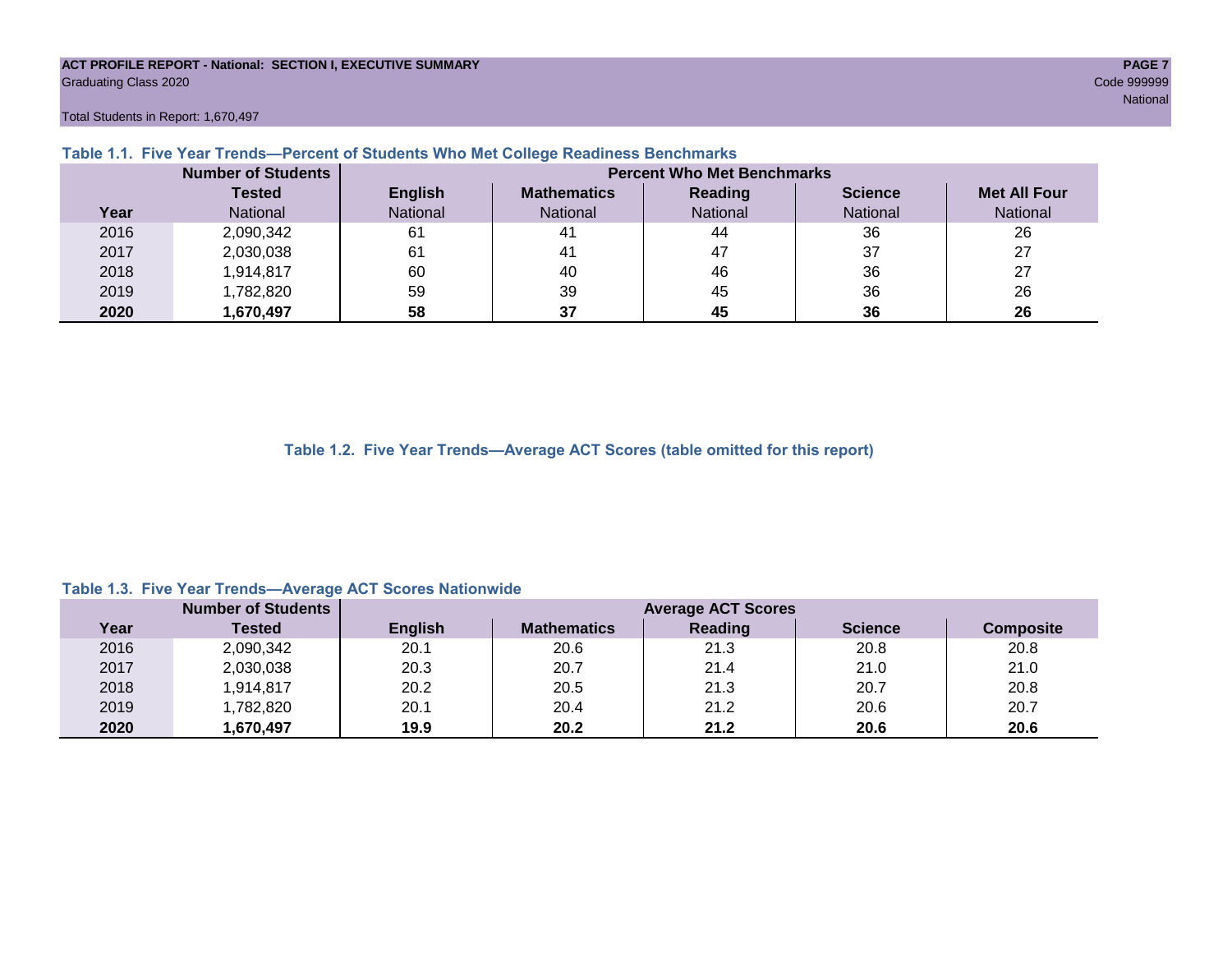#### **ACT PROFILE REPORT - National: SECTION I, EXECUTIVE SUMMARY PAGE 8**

Graduating Class 2020 Code 999999

#### Total Students in Report: 1,670,497

|      |                   |                        |      |                      |                |           | <b>Average ACT Scores</b> |                                      |         |           |             |                |                  |           |  |
|------|-------------------|------------------------|------|----------------------|----------------|-----------|---------------------------|--------------------------------------|---------|-----------|-------------|----------------|------------------|-----------|--|
|      |                   | Number of              |      |                      |                |           |                           |                                      |         |           |             |                |                  |           |  |
|      |                   | <b>Students Tested</b> |      | Percent <sup>2</sup> | <b>English</b> |           |                           | <b>Reading</b><br><b>Mathematics</b> |         |           |             | <b>Science</b> | <b>Composite</b> |           |  |
|      |                   |                        | Core | <b>Less</b>          |                |           |                           |                                      |         |           |             |                |                  |           |  |
|      | Core or           | Less than              | or   | than                 | Core or        | Less than | Core or                   | Less than                            | Core or | Less than | Core or     | Less than      | Core or          | Less than |  |
| Year | More <sup>1</sup> | Core                   | More | Core                 | More           | Core      | <b>More</b>               | Core                                 | More    | Core      | <b>More</b> | Core           | More             | Core      |  |
| 2016 | 441,538           | 483,335                | 69   | 23                   | 21.3           | 17.8      | 21.5                      | 18.7                                 | 22.3    | 19.2      | 21.7        | 18.8           | 21.9             | 18.7      |  |
| 2017 | .376,479          | 464,989                | 68   | 23                   | 21.6           | 17.9      | 21.7                      | 18.8                                 | 22.6    | 19.3      | 21.9        | 19.1           | 22.1             | 18.9      |  |
| 2018 | 1,200,072         | 402,680                | 63   | 21                   | 21.8           | 18.1      | 21.7                      | 18.8                                 | 22.7    | 19.4      | 21.9        | 19.0           | 22.2             | 19.0      |  |
| 2019 | 1,070,445         | 369,318                | 60   | 21                   | 21.8           | 18.1      | 21.6                      | 18.7                                 | 22.7    | 19.4      | 21.9        | 19.0           | 22.2             | 18.9      |  |
| 2020 | 928,969           | 316,044                | 56   | 19                   | 21.9           | 18.3      | 21.7                      | 18.9                                 | 23.0    | 19.7      | 22.1        | 19.2           | 22.3             | 19.2      |  |

#### **Table 1.4. Five Year Trends—Average ACT Scores by Level of Preparation**

<sup>1</sup>"Core or More" results correspond to students taking four or more years of English AND three or more years each of math, social studies, and natural science.

 $2$ Percent of all students tested. Numbers will not add up to 100% due to student non-response.

#### **Table 1.5. Five Year Trends—Percent and Average Composite Score by Race/Ethnicity**

|                                        | 2016      |     |      | 2017      |     |      |           | 2018 |      | 2019      |                   | 2020 |           |      |      |
|----------------------------------------|-----------|-----|------|-----------|-----|------|-----------|------|------|-----------|-------------------|------|-----------|------|------|
| <b>Race/Ethnicity</b>                  | N         | %   | Avg  | N         | %   | Avg  | N         | $\%$ | Avg  | N         | %                 | Avg  | N         | $\%$ | Avg  |
| <b>All Students</b>                    | 2,090,342 | 100 | 20.8 | 2,030,038 | 100 | 21.0 | 1,914,817 | 100  | 20.8 | 1,782,820 | 100               | 20.7 | 1,670,497 | 100  | 20.6 |
| Black/African American                 | 272,363   | 13  | 17.0 | 256.756   | 13  | 17.1 | 243,080   | 13   | 16.9 | 220.627   | $12 \overline{ }$ | 16.8 | 203,517   | 12   | 16.7 |
| American Indian/Alaska Native          | 16.183    |     | 17.7 | 16.135    |     | 17.5 | 15,449    |      | 17.3 | 15.496    |                   | 17.0 | 14.597    |      | 16.7 |
| White                                  | .119.398  | 54  | 22.2 | 1,062,439 | 52  | 22.4 | 996,712   | 52   | 22.2 | 918.937   | 52                | 22.7 | 860,496   | 52   | 22.0 |
| Hispanic/Latino                        | 337,280   | 16  | 18.7 | 347.906   |     | 18.9 | 307,358   | 16   | 18.8 | 293.100   | 16                | 18.7 | 277.796   | 17   | 18.5 |
| Asian                                  | 93,493    | 4   | 24.0 | 96.097    |     | 24.3 | 91,899    | 5    | 24.5 | 83.507    | 5                 | 24.6 | 78,707    |      | 24.9 |
| Native Hawaiian/Other Pacific Islander | 6.797     | 0   | 18.6 | 6.503     |     | 18.4 | 5.753     | 0    | 18.2 | 4.965     | 0                 | 17.9 | 4.726     |      | 17.5 |
| Two or more races                      | 85.494    | 4   | 21.0 | 86.119    | 4   | 21.2 | 85,316    | 4    | 21.1 | 80.629    | 5                 | 21.0 | 76.782    |      | 20.9 |
| Prefer not to respond/No response      | 159,334   | 8   | 20.7 | 158.083   | 8   | 20.3 | 169,250   | 9    | 19.8 | 165,559   | 9                 | 19.7 | 153,876   |      | 19.7 |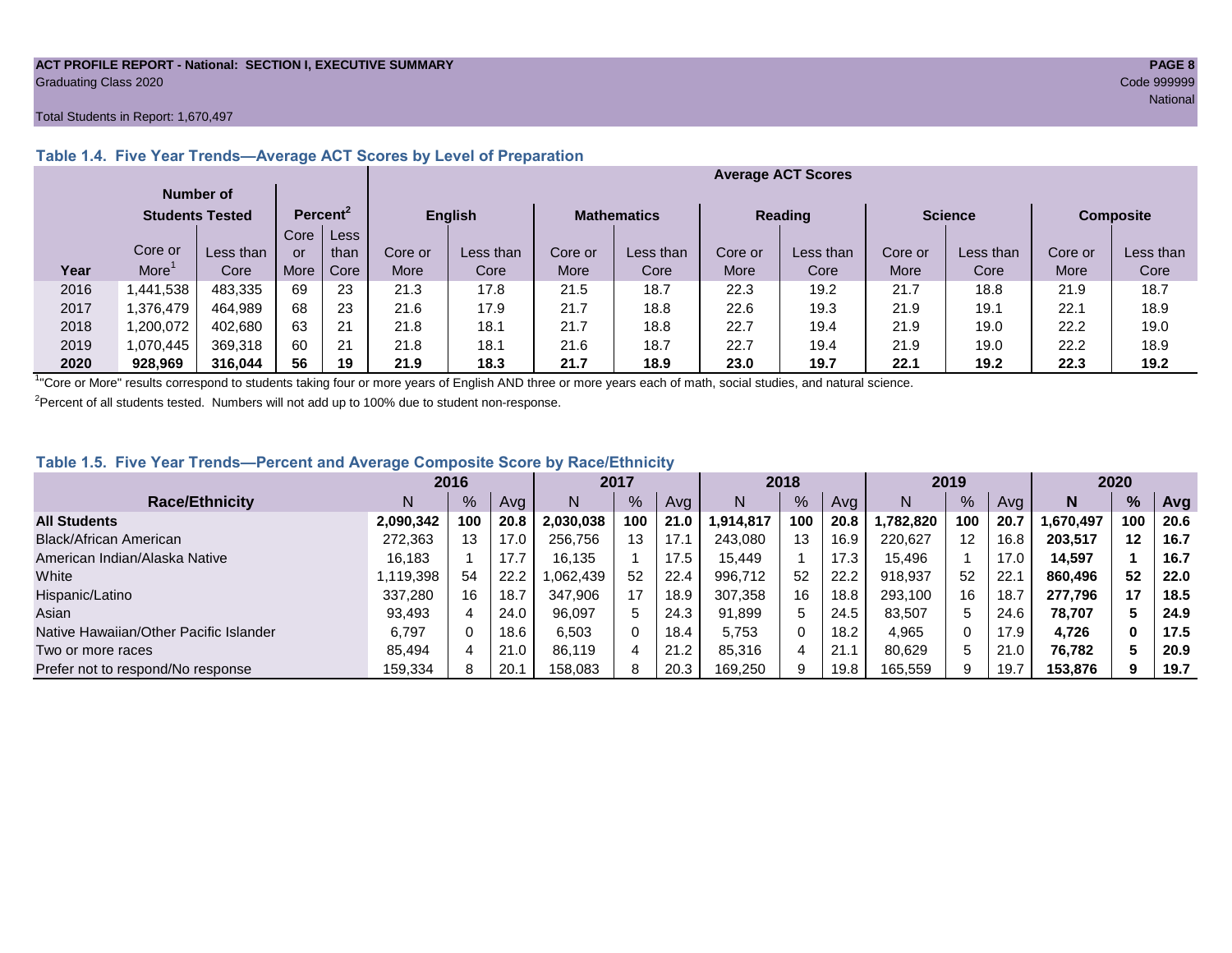#### **ACT PROFILE REPORT - National: SECTION I, EXECUTIVE SUMMARY PAGE 9** Code 9999999 Code 9999999 Code 9999999

Total Students in Report: 1,670,497

#### **Table 1.6. Five Year Trends—Achievement in STEM<sup>1</sup>**

|      |                        | <b>All Tested Students</b> |                                       | <b>Students Meeting STEM Benchmarks</b> |                           |
|------|------------------------|----------------------------|---------------------------------------|-----------------------------------------|---------------------------|
|      | Number of              |                            |                                       |                                         |                           |
|      | <b>Students Tested</b> | <b>Avg. STEM Score</b>     | <b>Percent Meeting STEM Benchmark</b> | <b>Avg. Mathematics Score</b>           | <b>Avg. Science Score</b> |
| Year | National               | National                   | National                              | <b>National</b>                         | <b>National</b>           |
| 2016 | 2,090,342              | 20.9                       | 20                                    | 28.7                                    | 28.6                      |
| 2017 | 2,030,038              | 21.1                       | 21                                    | 28.7                                    | 28.7                      |
| 2018 | 1,914,817              | 20.9                       | 20                                    | 28.8                                    | 28.8                      |
| 2019 | .782,820               | 20.7                       | 20                                    | 28.9                                    | 29.0                      |
| 2020 | 1,670,497              | 20.6                       | 20                                    | 28.9                                    | 29.1                      |

<sup>1</sup>The STEM score describes students' overall proficiency in mathematics and science.

#### **Table 1.7. Proficiency In Understanding Complex Texts<sup>1</sup>**

|      | <b>Text Complexity Proficiency Level</b> |                         |              |          |                   |              |                         |                |              |  |  |
|------|------------------------------------------|-------------------------|--------------|----------|-------------------|--------------|-------------------------|----------------|--------------|--|--|
|      |                                          | <b>Below Proficient</b> |              |          | <b>Proficient</b> |              | <b>Above Proficient</b> |                |              |  |  |
|      | N                                        | <b>Percent</b>          | Avg. Reading | N        | <b>Percent</b>    | Avg. Reading | N                       | <b>Percent</b> | Avg. Reading |  |  |
| Year | National                                 | National                | National     | National | <b>National</b>   | National     | National                | National       | National     |  |  |
| 2016 | 485,762                                  | 23                      | 17.0         | 322,548  | 15                | 23.6         | 235,380                 | 11             | 30.3         |  |  |
| 2017 | 999,708                                  | 49                      | 16.2         | 596.096  | 29                | 23.4         | 427,075                 | 21             | 30.8         |  |  |
| 2018 | 1,010,339                                | 53                      | 16.3         | 492.937  | 26                | 23.6         | 411.541                 | 21             | 31.0         |  |  |
| 2019 | 950,826                                  | 53                      | 16.2         | 455.611  | 26                | 23.6         | 376,383                 | 21             | 31.0         |  |  |
| 2020 | 903,921                                  | 54                      | 16.1         | 398,982  | 24                | 23.6         | 367,594                 | 22             | 31.1         |  |  |

<sup>1</sup>The text complexity indicator, beginning in Fall 2015, represents students' progress toward understanding complex written material often encountered in college and careers.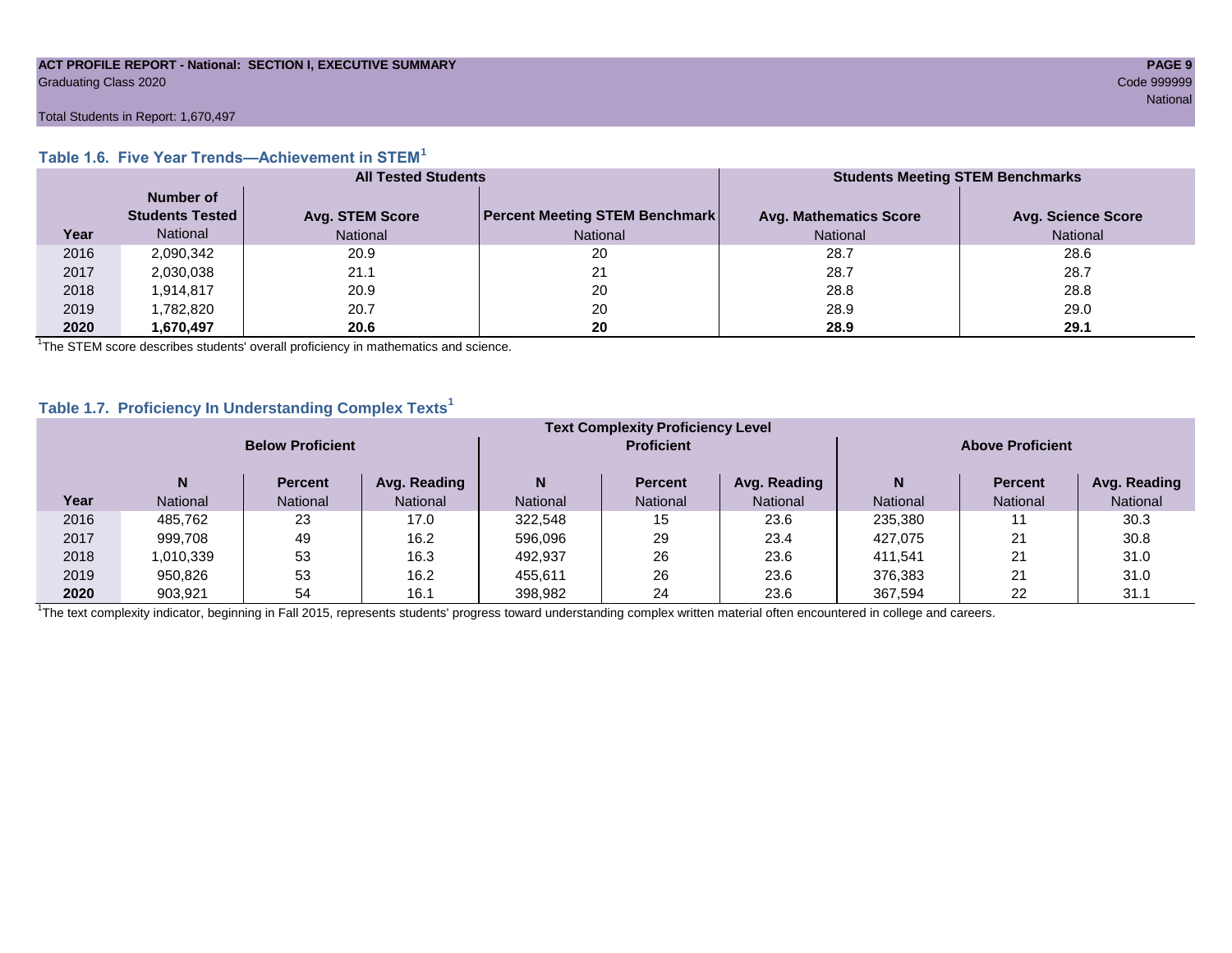**ACT PROFILE REPORT - National: SECTION I, EXECUTIVE SUMMARY PAGE 10** Graduating Class 2020 Code 999999

Total Students in Report: 1,670,497

### This page intentionally left blank.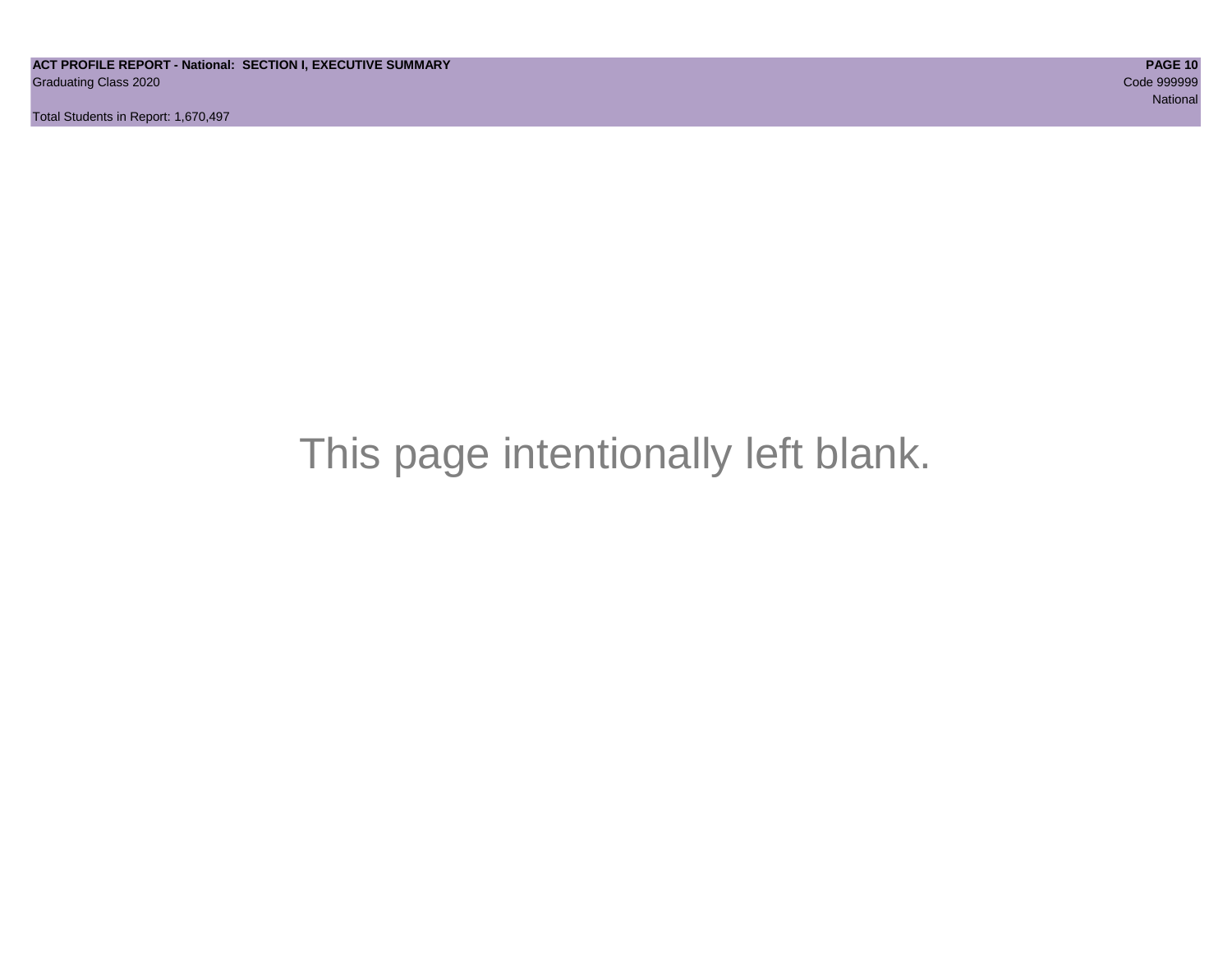# Section II Academic Achievement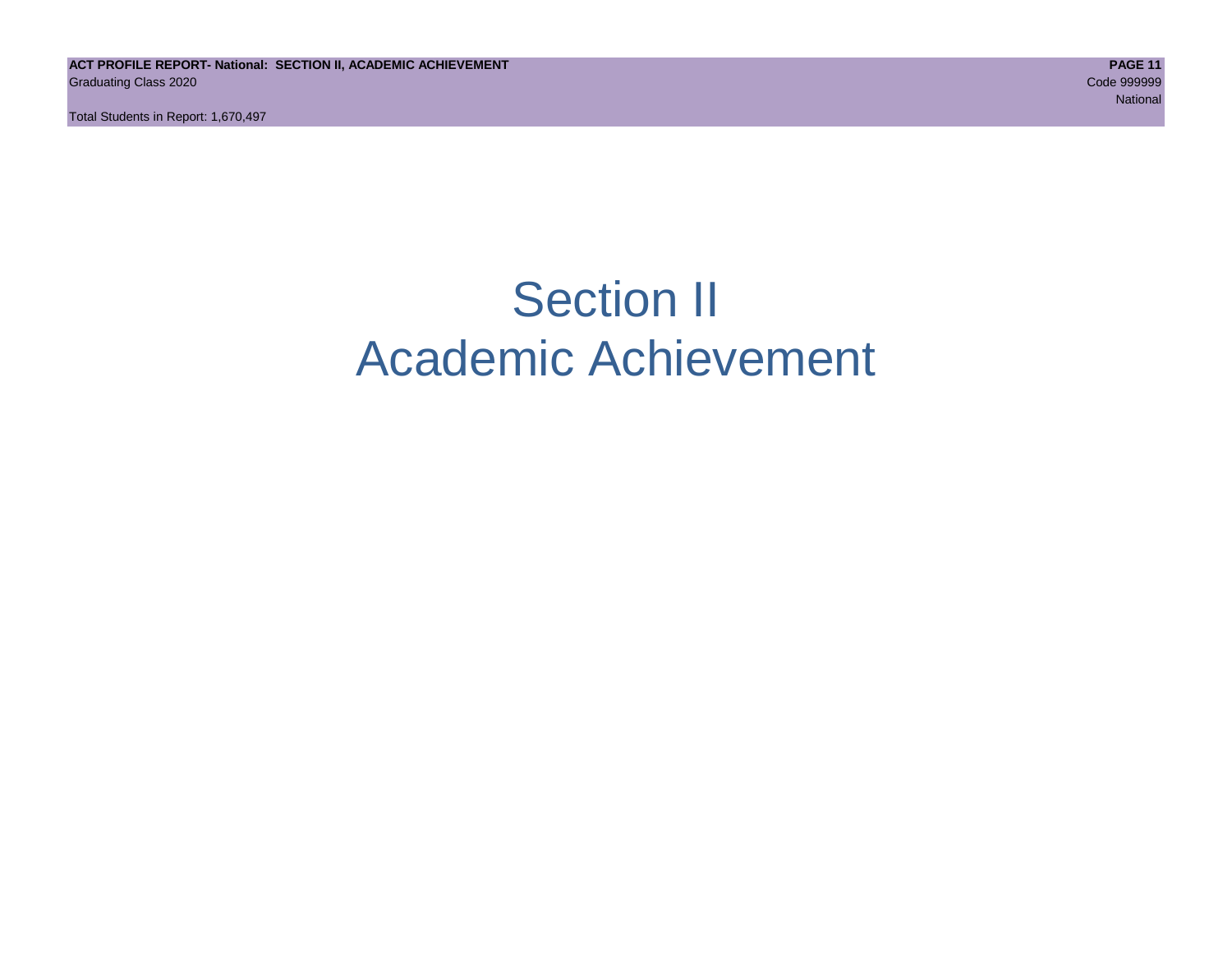#### **ACT PROFILE REPORT - National: SECTION II, ACADEMIC ACHIEVEMENT PAGE 12** Graduating Class 2020 Code 999999

Total Students in Report: 1,670,497

#### **Figure 2.1. Average ACT Composite Scores by Race and Core Curriculum Status\***



\*Missing columns reflect combinations of race/ethnicity and core course-taking status in which one or both indicators are missing.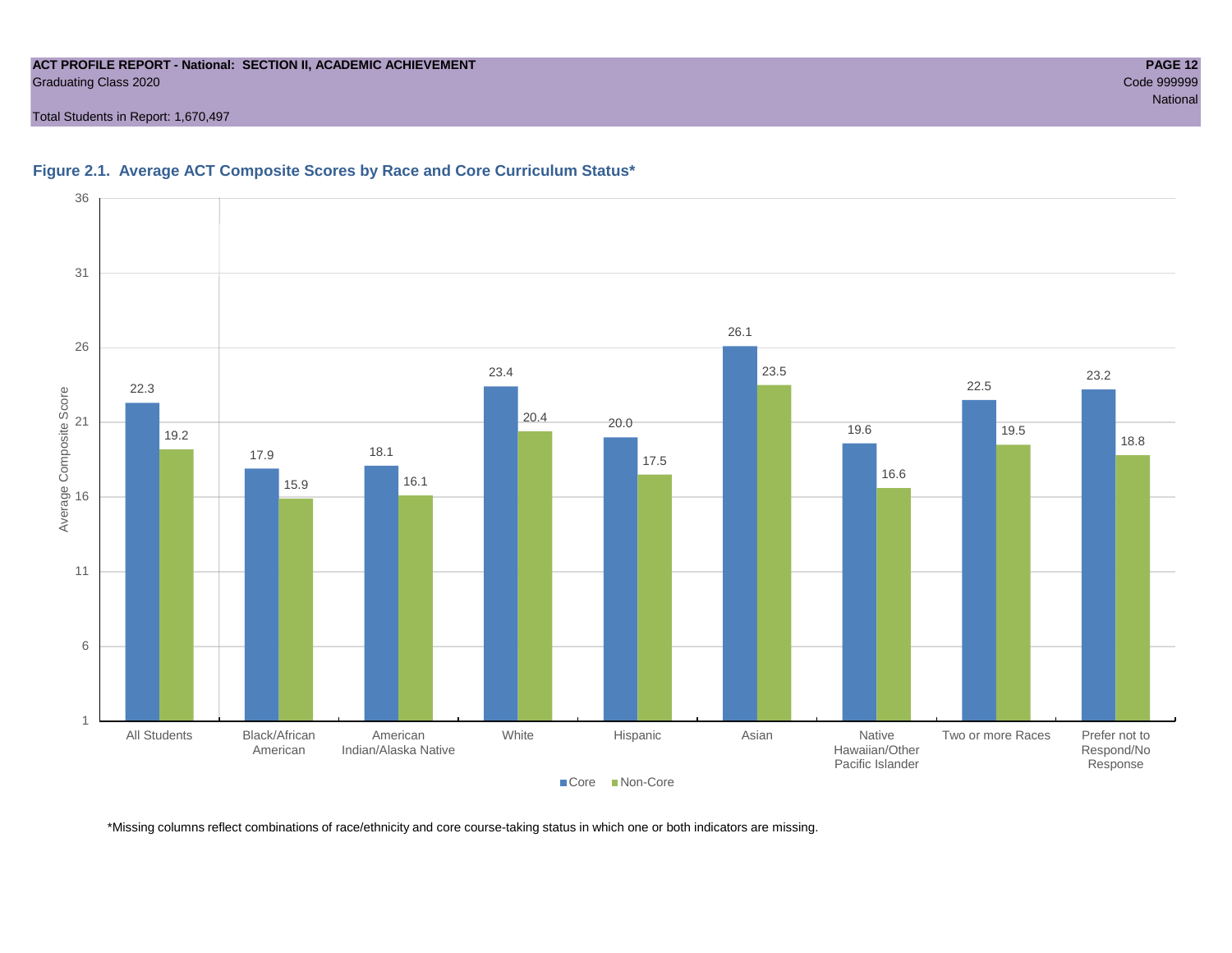#### **ACT PROFILE REPORT- National: SECTION II, ACADEMIC ACHIEVEMENT PAGE 13** Graduating Class 2020 Code 999999

national control of the control of the control of the control of the control of the control of the control of the control of the control of the control of the control of the control of the control of the control of the con Total Students in Report: 1,670,497

#### **Table 2.1. ACT Score Distributions, Cumulative Percents (CP<sup>1</sup> ), and Score Averages**

| <b>ACT Scale</b> | <b>English</b> |                | <b>Mathematics</b> |              | Reading   |              | <b>Science</b> |              | Composite      |                | <b>STEM</b> |              | ELA <sup>2</sup> |                | <b>ACT Scale</b> |
|------------------|----------------|----------------|--------------------|--------------|-----------|--------------|----------------|--------------|----------------|----------------|-------------|--------------|------------------|----------------|------------------|
| <b>Score</b>     | ${\sf N}$      | CP             | ${\sf N}$          | CP           | ${\sf N}$ | CP           | N.             | CP           | N              | CP             | N           | CP           | ${\sf N}$        | CP             | <b>Score</b>     |
| 36               | 19,905         | 100            | 7,476              | 100          | 33,916    | 100          | 17,080         | 100          | 5,579          | 100            | 8,719       | 100          | 92               | 100            | 36               |
| 35               | 51,495         | 99             | 17,067             | 99           | 37,084    | 98           | 18,140         | 99           | 16,061         | 99             | 13,611      | 99           | 343              | 99             | 35               |
| 34               | 31,644         | 96             | 14,975             | 99           | 43,554    | 96           | 14,987         | 98           | 20,900         | 99             | 15,797      | 99           | 2,107            | 99             | 34               |
| 33               | 25,732         | 94             | 14,195             | 98           | 40,091    | 93           | 23,767         | 97           | 24,657         | 97             | 18,870      | 98           | 5,725            | 99             | 33               |
| 32               | 26,102         | 92             | 16,459             | 97           | 40,475    | 91           | 21,542         | 96           | 28,240         | 96             | 21,539      | 97           | 10,562           | 99             | 32               |
| 31               | 21,288         | 91             | 23,036             | 96           | 42,240    | 88           | 25,789         | 94           | 32,128         | 94             | 25,966      | 95           | 17,008           | 97             | 31               |
| $30\,$           | 30,318         | 89             | 30,940             | 94           | 44,015    | 86           | 25,256         | 93           | 37,405         | 92             | 29,995      | 94           | 17,250           | 95             | $30\,$           |
| 29               | 27,300         | 88             | 36,097             | 93           | 24,211    | 83           | 23,818         | 91           | 39,982         | 90             | 35,335      | 92           | 17,331           | 92             | 29               |
| ${\bf 28}$       | 35,241         | 86             | 43,127             | 90           | 41,494    | 82           | 35,004         | 90           | 46,042         | 88             | 42,233      | 90           | 17,663           | $90\,$         | ${\bf 28}$       |
| 27               | 30,692         | 84             | 66,811             | 88           | 48,506    | 79           | 39,867         | 88           | 52,100         | 85             | 53,236      | 87           | 18,261           | 87             | 27               |
| $26\,$           | 47,016         | 82             | 74,247             | 84           | 35,837    | 76           | 57,979         | 85           | 58,740         | 82             | 67,576      | 84           | 19,886           | 84             | 26               |
| 25               | 58,523         | 79             | 73,246             | 79           | 54,848    | 74           | 81,130         | 82           | 66,713         | 78             | 77,993      | 80           | 21,762           | 81             | 25               |
| 24               | 77,851         | 76             | 73,542             | 75           | 74,764    | 71           | 108,231        | 77           | 74,995         | 74             | 82,816      | 75           | 24,898           | 78             | 24               |
| 23               | 78,594         | 71             | 76,565             | 71           | 82,925    | 66           | 107,626        | 71           | 82,125         | 70             | 82,610      | 70           | 28,248           | 75             | 23               |
| 22               | 77,879         | 66             | 57,863             | 66           | 99,788    | 61           | 97,242         | 64           | 88,463         | 65             | 83,776      | 66           | 31,413           | 70             | 22               |
| 21               | 100,924        | 62             | 57,124             | 63           | 91,244    | 55           | 102,773        | 58           | 93,382         | 60             | 90,722      | 60           | 34,146           | 66             | 21               |
| $20\,$           | 90,891         | 56             | 66,356             | 59           | 83,444    | 50           | 90,173         | 52           | 97,772         | 54             | 100,247     | 55           | 36,161           | 61             | $20\,$           |
| 19               | 71,670         | 50             | 79,842             | 55           | 83,885    | 45           | 122,951        | 47           | 99,778         | 48             | 111,523     | 49           | 37,991           | 55             | 19               |
| 18               | 61,633         | 46             | 105,674            | 50           | 93,444    | 40           | 108,954        | 39           | 102,996        | 42             | 126,351     | 42           | 38,931           | 50             | $18$             |
| 17               | 65,072         | 42             | 146,717            | 44           | 84,252    | 34           | 105,337        | 33           | 104,146        | 36             | 135,576     | 35           | 39,088           | 44             | 17               |
| 16               | 85,412         | 38             | 216,432            | 35           | 73,330    | 29           | 111,673        | 27           | 105,256        | 30             | 133,961     | 27           | 39,997           | 38             | $16$             |
| 15               | 109,328        | 33             | 162,954            | 22           | 73,206    | 25           | 76,648         | 20           | 104,662        | 24             | 117,198     | 19           | 38,843           | 32             | 15               |
| 14               | 96,832         | 27             | 135,756            | 13           | 91,915    | 21           | 72,838         | 15           | 102,393        | 17             | 89,630      | 12           | 37,519           | 27             | 14               |
| 13               | 65,074         | 21             | 45,276             | 4            | 69,904    | 15           | 55,163         | 11           | 90,937         | 11             | 58,966      | 6            | 33,945           | 21             | 13               |
| 12               | 71,268         | 17             | 16,843             | 2            | 84,197    | 11           | 44,445         | 8            | 60,350         | 6              | 30,607      | 3            | 29,665           | 16             | 12               |
| 11               | 80,460         | 13             | 6,418              | $\mathbf{1}$ | 49,113    | 6            | 32,874         | 5            | 23,989         | $\mathbf{2}$   | 10,174      | 1            | 25,501           | 12             | $11$             |
| 10               | 71,921         | 8              | 2,393              | $\mathbf{1}$ | 24,218    | 3            | 24,168         | 3            | 6,686          | $\mathbf{1}$   | 3,141       | $\mathbf{1}$ | 19,883           | 8              | $10$             |
| 9                | 30,198         | 4              | 1,204              | $\mathbf{1}$ | 11,966    | $\mathbf{1}$ | 15,093         | 1            | 2,275          | 1              | 1,142       | $\mathbf{1}$ | 13,897           | 5              | $\boldsymbol{9}$ |
| 8                | 15,149         | $\overline{2}$ | 781                | 1            | 6,594     | $\mathbf{1}$ | 5,310          | 1            | 942            | 1              | 582         | $\mathbf{1}$ | 11,297           | 3              | 8                |
| $\overline{7}$   | 8,543          | 1              | 410                | 1            | 2,546     | $\mathbf{1}$ | 2,423          | 1            | 433            | $\mathbf{1}$   | 266         | 1            | 6,522            | $\overline{1}$ | $\overline{7}$   |
| 6                | 3,570          | 1              | 260                | 1            | 1,319     | $\mathbf{1}$ | 832            | 1            | 204            | $\mathbf{1}$   | 177         | 1            | 1,973            | $\overline{1}$ | $\,6$            |
| 5                | 1,547          | 1              | 118                | 1            | 1,196     | $\mathbf{1}$ | 567            | $\mathbf{1}$ | 88             | $\mathbf{1}$   | 70          | 1            | 648              | $\overline{1}$ | 5                |
| $\overline{4}$   | 789            | 1              | 149                | 1            | 521       | $\mathbf{1}$ | 358            | 1            | 50             | $\mathbf{1}$   | 40          | $\mathbf{1}$ | 232              | $\overline{1}$ |                  |
| 3                | 306            | 1              | 41                 | 1            | 84        | $\mathbf{1}$ | 165            | $\mathbf 1$  | 21             | $\overline{1}$ | 35          | $\mathbf{1}$ | 88               | $\overline{1}$ | 3                |
| $\mathbf 2$      | 210            | 1              | 13                 | 1            | 257       | $\mathbf{1}$ | 143            | $\mathbf 1$  | 5              | $\mathbf{1}$   | 13          | 1            | 26               | 1              | $\overline{c}$   |
|                  | 120            | 1              | 90                 | $\mathbf{1}$ | 114       | $\mathbf{1}$ | 151            | $\mathbf{1}$ | $\overline{2}$ |                | 4           | 1            | 4                | $\overline{1}$ | $\overline{1}$   |
| Avg (SD)         | 19.9(7.2)      |                | 20.2(5.7)          |              | 21.2(7.1) |              | 20.6(5.9)      |              | 20.6(6.0)      |                | 20.6(5.6)   |              | 19.1(6.4)        |                | Avg (SD)         |

CP is the cumulative percent of students at or below a score point.

ELA scores are derived only for students with a valid writing score.

Note: Shaded portions of columns identify the students who met/exceeded the ACT College Readiness Benchmark Scores.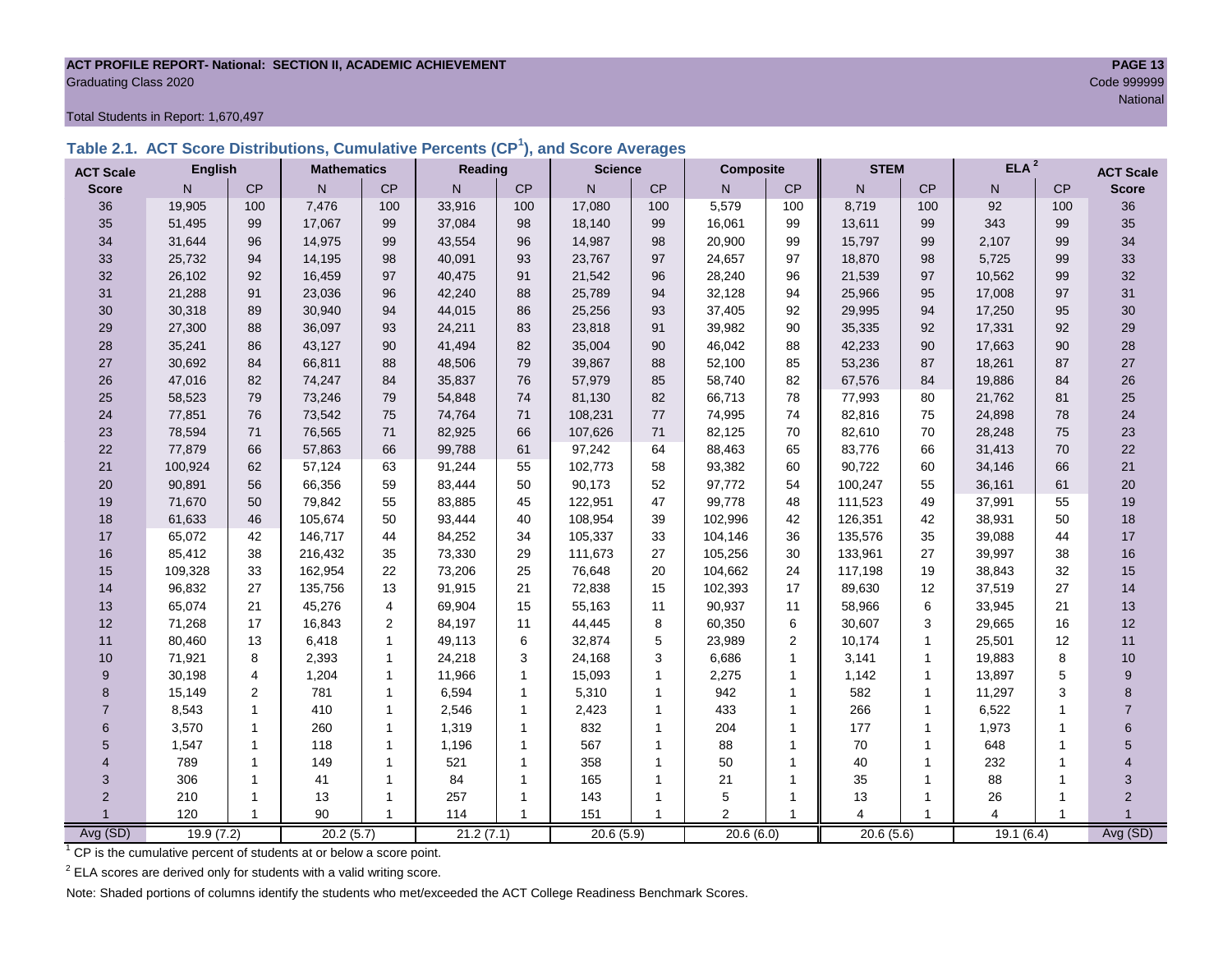#### **ACT PROFILE REPORT - National: SECTION II, ACADEMIC ACHIEVEMENT PAGE 14** Graduating Class 2020 Code 999999

#### Total Students in Report: 1,670,497



#### **Figure 2.4. Reading Reporting Categories**



#### **Figure 2.5. Science Reporting Categories**





The charts on this page show the percent of students whose reporting category scores fall within associated ACT Readiness Ranges. ACT Readiness Ranges reflect where a student who has met a particular subject area's ACT College Readiness Benchmark would typically perform within the associated reporting category.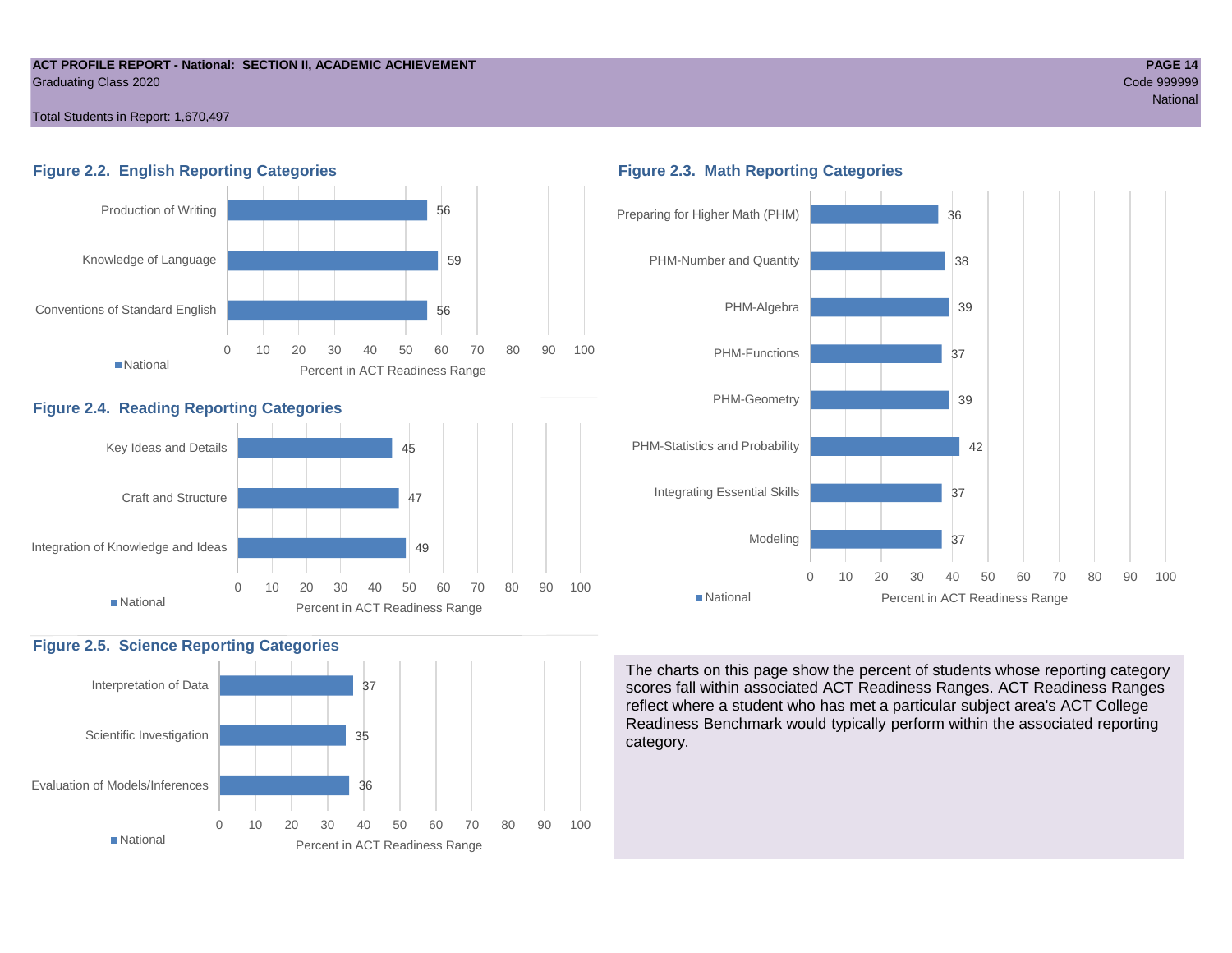#### **Table 2.2. Average ACT Composite Scores for Race/Ethnicity by Level of Preparation**

| <b>Student</b>  |                                        | Number of              | <b>Percent Taking</b>     | <b>Average ACT Composite Score</b> |                       |  |  |
|-----------------|----------------------------------------|------------------------|---------------------------|------------------------------------|-----------------------|--|--|
| Group           | <b>Race/Ethnicity</b>                  | <b>Students Tested</b> | Core or More <sup>1</sup> | <b>Core or More</b>                | <b>Less Than Core</b> |  |  |
|                 | <b>All Students</b>                    | 1,670,497              | 56                        | 22.3                               | 19.2                  |  |  |
|                 | Black/African American                 | 203.517                | 51                        | 17.9                               | 15.9                  |  |  |
|                 | American Indian/Alaska Native          | 14.597                 | 45                        | 18.1                               | 16.1                  |  |  |
|                 | White                                  | 860,496                | 61                        | 23.4                               | 20.4                  |  |  |
| <b>National</b> | Hispanic/Latino                        | 277,796                | 54                        | 20.0                               | 17.5                  |  |  |
|                 | Asian                                  | 78.707                 |                           | 26.1                               | 23.5                  |  |  |
|                 | Native Hawaiian/Other Pacific Islander | 4,726                  | 45                        | 19.6                               | 16.6                  |  |  |
|                 | Two or More Races                      | 76.782                 | 57                        | 22.5                               | 19.5                  |  |  |
|                 | Prefer not/No Response                 | 153,876                | 28                        | 23.2                               | 18.8                  |  |  |

<sup>1</sup> "Core or More" results correspond to students taking four or more years of English AND three or more years each of math, social studies, and natural science.

#### **Table 2.3. Average ACT Scores by Race/Ethnicity**

| <b>Student</b>  |                                        |           |                  |                |             |                |                |                  |             |
|-----------------|----------------------------------------|-----------|------------------|----------------|-------------|----------------|----------------|------------------|-------------|
| Group           | <b>Race/Ethnicity</b>                  | N         | <b>Percent</b>   | <b>English</b> | Mathematics | <b>Reading</b> | <b>Science</b> | <b>Composite</b> | <b>STEM</b> |
|                 | <b>All Students</b>                    | 1,670,497 | 100 <sub>1</sub> | 19.9           | 20.2        | 21.2           | 20.6           | 20.6             | 20.6        |
|                 | Black/African American                 | 203,517   | 12               | 15.6           | 16.7        | 17.0           | 16.9           | 16.7             | 17.0        |
|                 | American Indian/Alaska Native          | 14.597    |                  | 15.2           | 16.9        | 17.2           | 17.1           | 16.7             | 17.2        |
|                 | White                                  | 860,496   | 52               | 21.5           | 21.4        | 22.7           | 21.9           | 22.0             | 21.9        |
| <b>National</b> | Hispanic/Latino                        | 277.796   | 17               | 17.4           | 18.5        | 19.0           | 18.7           | 18.5             | 18.8        |
|                 | Asian                                  | 78,707    |                  | 24.5           | 25.2        | 24.8           | 24.5           | 24.9             | 25.1        |
|                 | Native Hawaiian/Other Pacific Islander | 4.726     |                  | 16.3           | 17.8        | 17.8           | 17.7           | 17.5             | 18.0        |
|                 | Two or More Races                      | 76,782    |                  | 20.2           | 20.3        | 21.7           | 20.8           | 20.9             | 20.8        |
|                 | Prefer not/No Response                 | 153,876   |                  | 18.8           | 19.5        | 20.3           | 19.7           | 19.7             | 19.9        |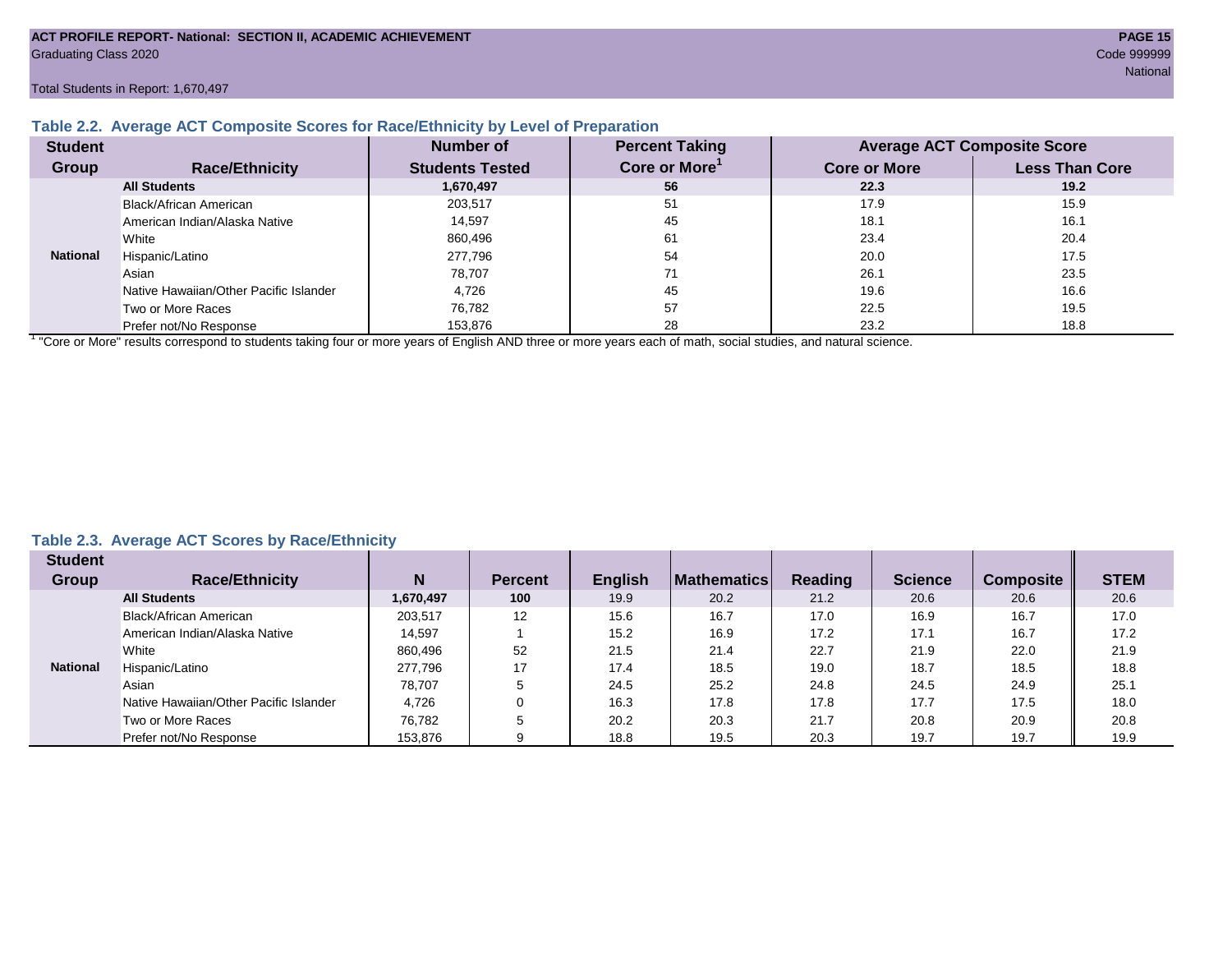#### **ACT PROFILE REPORT- National: SECTION II, ACADEMIC ACHIEVEMENT PAGE 16** Graduating Class 2020 Code 999999

Total Students in Report: 1,670,497

#### **Table 2.4. Average ACT Composite Scores for Gender by Level of Preparation**

| <b>Student Group</b> |                  | Number of              | <b>Percent Taking</b> | <b>Average ACT Composite Score</b> |                       |  |  |
|----------------------|------------------|------------------------|-----------------------|------------------------------------|-----------------------|--|--|
|                      | Gender           | <b>Students Tested</b> | Core or More 4        | <b>Core or More</b>                | <b>Less Than Core</b> |  |  |
| <b>National</b>      | Males<br>773,062 |                        | 53                    | 22.5                               | 18.8                  |  |  |
|                      | Females          | 863,356                | 59                    | 22.2                               | 19.5                  |  |  |
|                      | Other Responses  | 34.079                 |                       | 20.2                               |                       |  |  |

#### **Table 2.5. Average ACT Scores by Gender**

| <b>Student Group</b> | Gender          |         | Percent | English | <b>Mathematics</b> | <b>Reading</b> | <b>Science</b> | <b>Composite</b> | <b>STEM</b> |
|----------------------|-----------------|---------|---------|---------|--------------------|----------------|----------------|------------------|-------------|
|                      | Males           | 773,062 | 46      | 19.3    | 20.6               | 20.8           | 20.7           | 20.5             | 20.9        |
| <b>National</b>      | Females         | 863,356 | 52      | 20.5    | 20.0               | 21.6           | 20.5           | 20.8             | 20.5        |
|                      | Other Responses | 34,079  |         | 16.8    | 17.8               | 18.2           | 18.0           | 17 O<br>.        | 18.1        |

#### **Table 2.6. ACT Score Quartile Values**

| Quartile             | <b>English</b> | <b>Mathematics</b> | <b>Reading</b> | <b>Science</b> | <b>Composite</b> |
|----------------------|----------------|--------------------|----------------|----------------|------------------|
| Q3 (75th Percentile) | 24             | 25                 | 26             | 24             | 25               |
| Q2 (50th Percentile) | 19             | 18                 | 20             | 20             | 20               |
| Q1 (25th Percentile) | 14             | 16                 | 16             | 16             | 16               |

<sup>&</sup>lt;sup>1</sup> 'Other Responses' include 'Another Gender', 'Prefer Not to Respond', and missing values.

<sup>&</sup>lt;sup>2</sup> "Core or More" results correspond to students taking four or more years of English AND three or more years each of math, social studies, and natural science.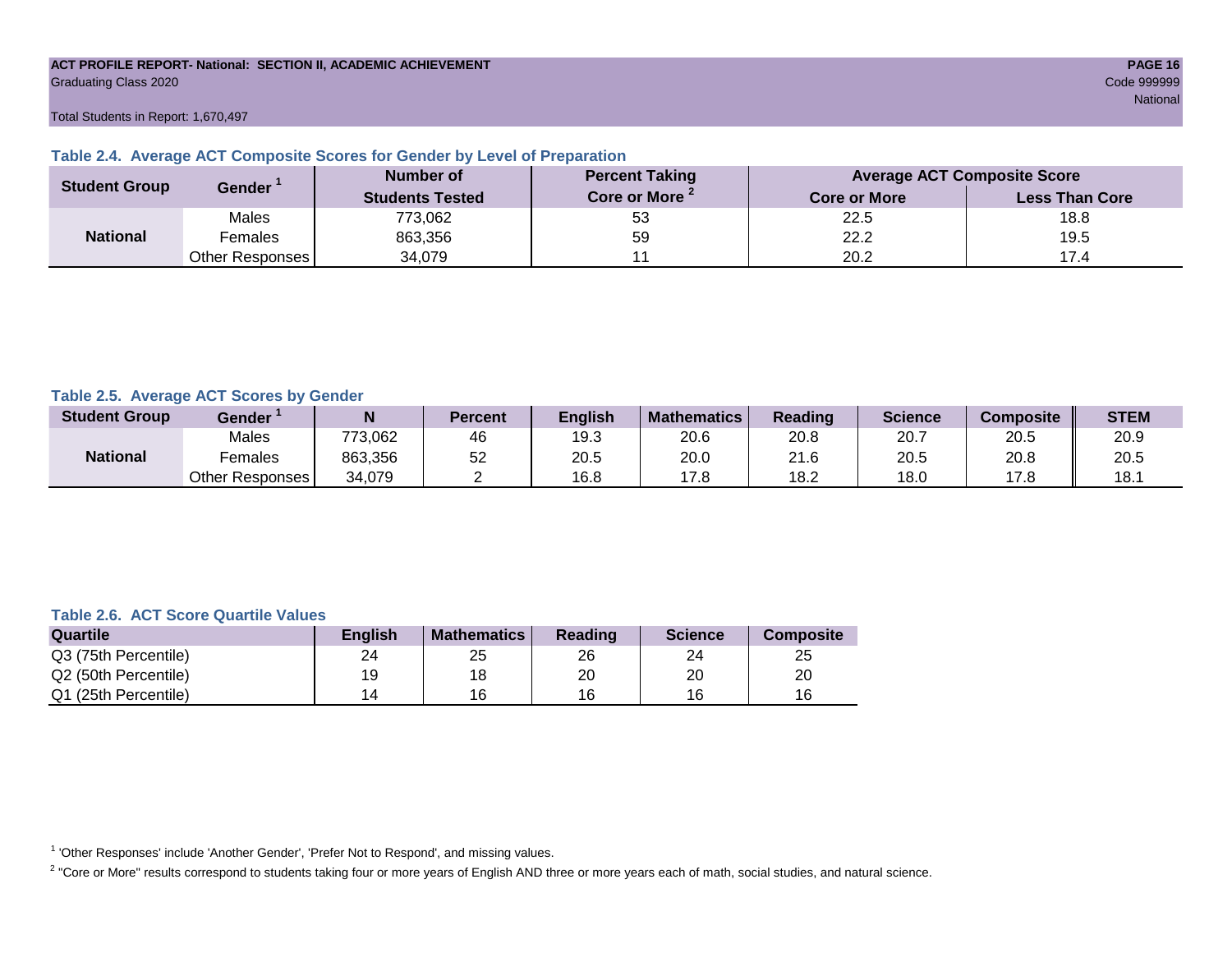Section III College and Career Readiness and the Impact of Course Rigor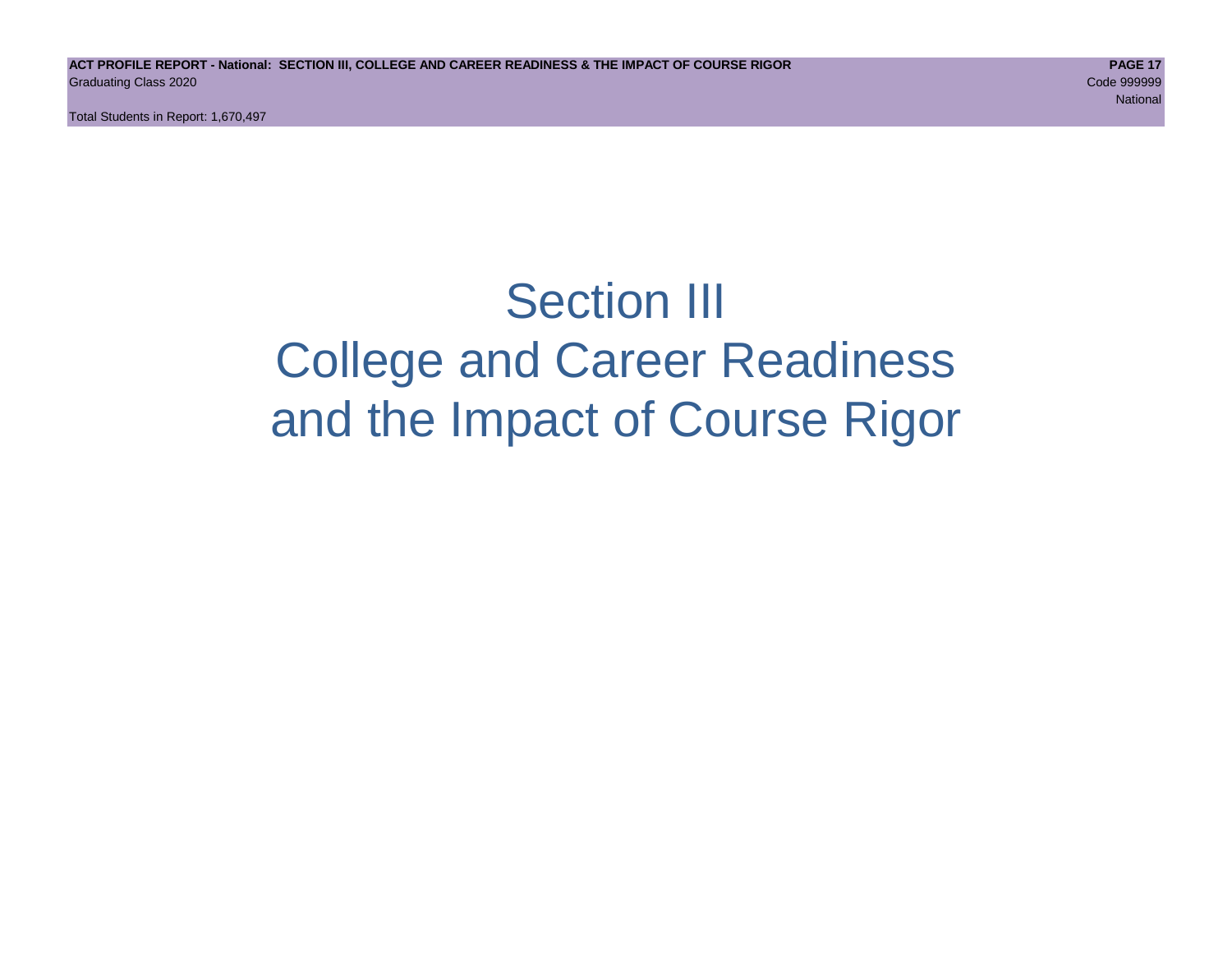#### **ACT PROFILE REPORT - National: SECTION III, COLLEGE AND CAREER READINESS AND THE IMPACT OF COURSE RIGOR PAGE 18** Graduating Class 2020 Code 999999

Total Students in Report: 1,670,497



#### **Figure 3.1. Percent of Students Meeting 3 or 4 College Readiness Benchmarks by Core College Curriculum Status\***

\*Missing columns reflect combinations of race/ethnicity and core course-taking status in which one or both indicators are missing.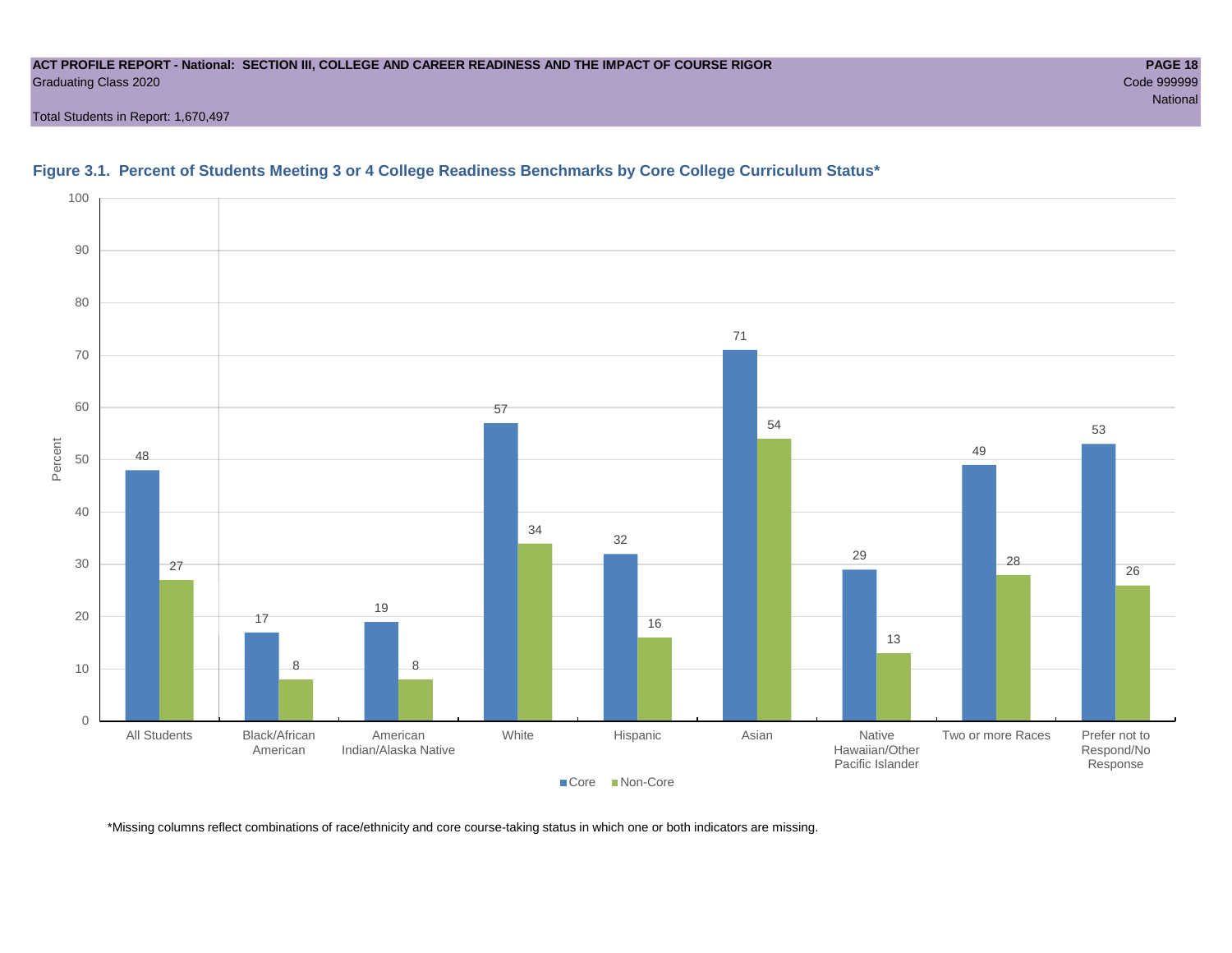#### **ACT PROFILE REPORT - National: SECTION III, COLLEGE AND CAREER READINESS & THE IMPACT OF COURSE RIGOR PAGE 19** Graduating Class 2020 Code 999999

Total Students in Report: 1,670,497

| <b>Student</b>  | <b>CCRS</b> |         | <b>English</b> | <b>Mathematics</b> |      |         | Reading | <b>Science</b> |    |  |
|-----------------|-------------|---------|----------------|--------------------|------|---------|---------|----------------|----|--|
| Group           | Range       | N       | %              | N                  | $\%$ | N       | $\%$    | N              | %  |  |
|                 | 33 to 36    | 128,776 | 8              | 53.713             | 3    | 154.645 | 9       | 73.974         | 4  |  |
|                 | 28 to 32    | 140,249 | 8              | 149,659            | 9    | 192,435 | 12      | 131,409        | 8  |  |
|                 | 24 to 27    | 214,082 | 13             | 287.846            | 17   | 213.955 | 13      | 287,207        | 17 |  |
| <b>National</b> | 20 to 23    | 348,288 | 21             | 257,908            | 15   | 357.401 | 21      | 397,814        | 24 |  |
|                 | 16 to 19    | 283.787 | 17             | 548,665            | 33   | 334.911 | 20      | 448,915        | 27 |  |
|                 | 13 to 15    | 271,234 | 16             | 343,986            | 21   | 235,025 | 14      | 204,649        | 12 |  |
|                 | 01 to 12    | 284,081 | 17             | 28,720             | ົ    | 182,125 | 11      | 126,529        | 8  |  |

#### **Table 3.1. Percent of Students in College and Career Readiness Standards (CCRS) Score Ranges**

#### **Table 3.2. Percent of Students Who Met College Readiness Benchmark Scores by Gender**

| <b>Student Group</b> |                 |         | <b>Percent of Students</b> |         |         |          |  |  |  |  |  |
|----------------------|-----------------|---------|----------------------------|---------|---------|----------|--|--|--|--|--|
|                      | Gender '        | English | <b>Mathematics</b>         | Reading | Science | All Four |  |  |  |  |  |
|                      | Males           | 54      | 40                         | 42      | 38      | 27       |  |  |  |  |  |
| <b>National</b>      | Females         | 62      | 36                         | 47      | 35      | 25       |  |  |  |  |  |
|                      | Other Responses | 39      | 19                         | 27      | 20      | 12       |  |  |  |  |  |

<sup>1</sup> 'Other Responses' include 'Another Gender', 'Prefer Not to Respond', and missing values.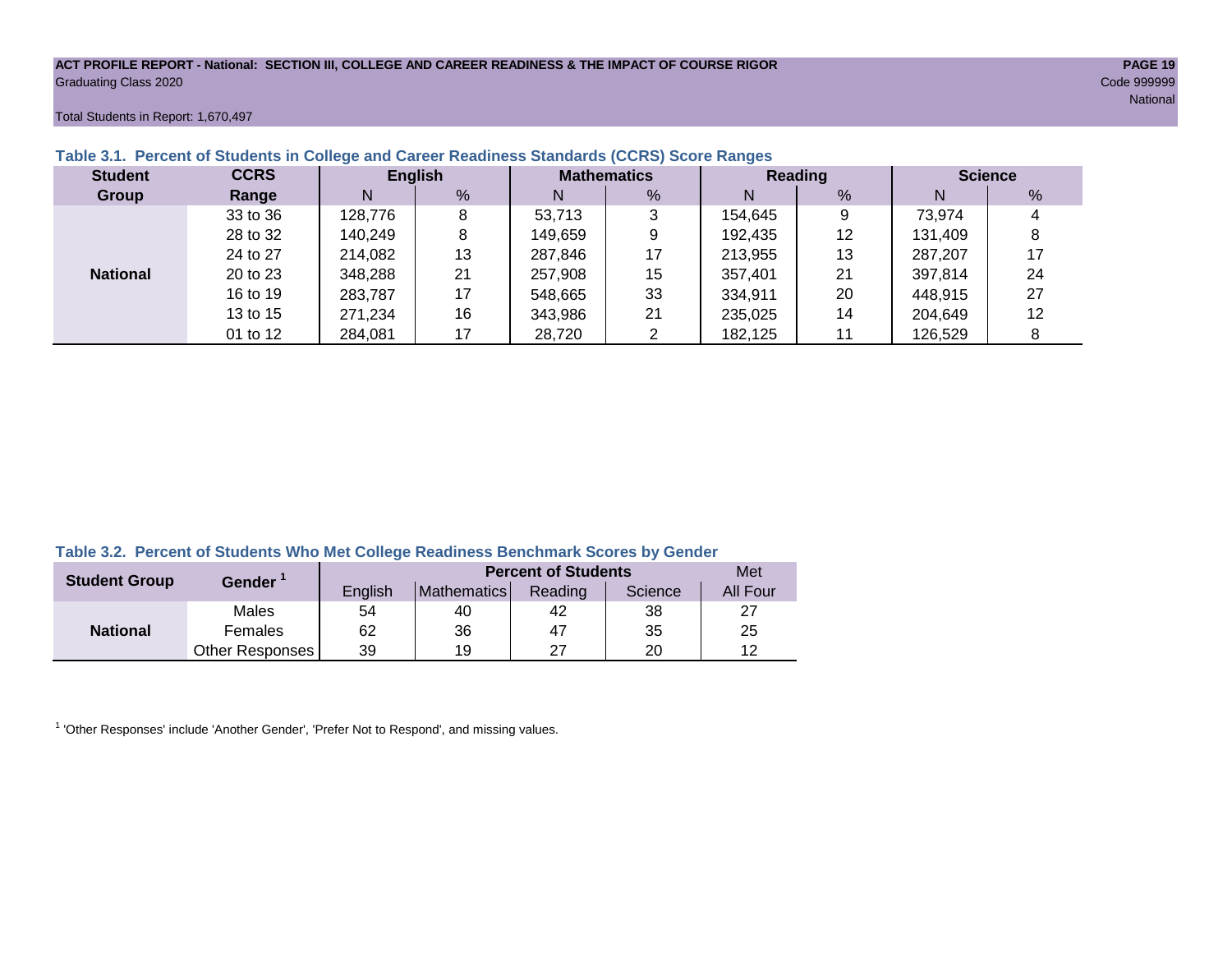#### **ACT PROFILE REPORT - National: SECTION III, COLLEGE AND CAREER READINESS & THE IMPACT OF COURSE RIGOR PAGE 20** Graduating Class 2020 Code 999999

#### Total Students in Report: 1,670,497

**Table 3.3. Percent of Students Who Met ACT College Readiness Benchmark Scores by Race/Ethnicity**

| <b>Student</b>  |                                        |           | <b>English</b> | <b>Mathematics</b> | Reading | <b>Science</b> | <b>All Four</b> | <b>STEM</b> |
|-----------------|----------------------------------------|-----------|----------------|--------------------|---------|----------------|-----------------|-------------|
| Group           | <b>Race/Ethnicity</b>                  | N         | $\%$           | $\%$               | $\%$    | $\%$           | ℅               | $\%$        |
|                 | <b>All Students</b>                    | 1,670,497 | 58             | 37                 | 45      | 36             | 26              | 20          |
|                 | <b>Black/African American</b>          | 203,517   | 30             | 12                 | 19      | 12             |                 |             |
|                 | American Indian/Alaska Native          | 14,597    | 28             | 13                 | 20      | 13             |                 |             |
|                 | White                                  | 860,496   | 69             | 46                 | 54      | 45             | 33              | 25          |
| <b>National</b> | Hispanic/Latino                        | 277.796   | 43             | 24                 | 31      | 22             | 14              | 10          |
|                 | Asian                                  | 78,707    | 77             | 69                 | 64      | 61             | 52              | 48          |
|                 | Native Hawaiian/Other Pacific Islander | 4,726     | 35             | 20                 | 25      | 18             | $12 \,$         |             |
|                 | Two or More Races                      | 76.782    | 60             | 37                 | 47      | 37             | 26              | 20          |
|                 | Prefer Not to Respond                  | 153,876   | 49             | 32                 | 39      | 31             | 23              | 19          |

national control of the control of the control of the control of the control of the control of the control of the control of the control of the control of the control of the control of the control of the control of the con

#### **Table 3.4. Likely ACT National Career Readiness Certificate (NCRC) Level Based Upon ACT Composite Score<sup>1</sup>**

| <b>Student</b>  |                       |         |      | Average   |
|-----------------|-----------------------|---------|------|-----------|
| Group           | <b>ACT NCRC Level</b> | N       | $\%$ | Composite |
|                 | Platinum              | 303,094 | 18   | 30.2      |
|                 | Gold                  | 371,036 | 22   | 23.8      |
| <b>National</b> | Silver                | 498,074 | 30   | 18.9      |
|                 | <b>Bronze</b>         | 403,248 | 24   | 14.6      |
|                 | Needs Improvement     | 95,045  | 6    | 11.4      |

<sup>1</sup>The ACT Composite scores associated with at least a 50% chance of earning each ACT NCRC level or higher are: 13 for Bronze, 17 for Silver, 22 for Gold, and 27 for Platinum. Based on those cut scores, students who earned an ACT Composite score of less than 13 are classified as 'Needs improvement' as they are unlikely to obtain an ACT NCRC. Students with an ACT Composite score of 13 to 16 are classified as 'Bronze' as they are likely to obtain a Bronze NCRC, 17 to 21 as 'Silver', 22 to 26 as 'Gold', and 27 or above as 'Platinum'. Visit www.act.org/NCRC-indicator to learn more.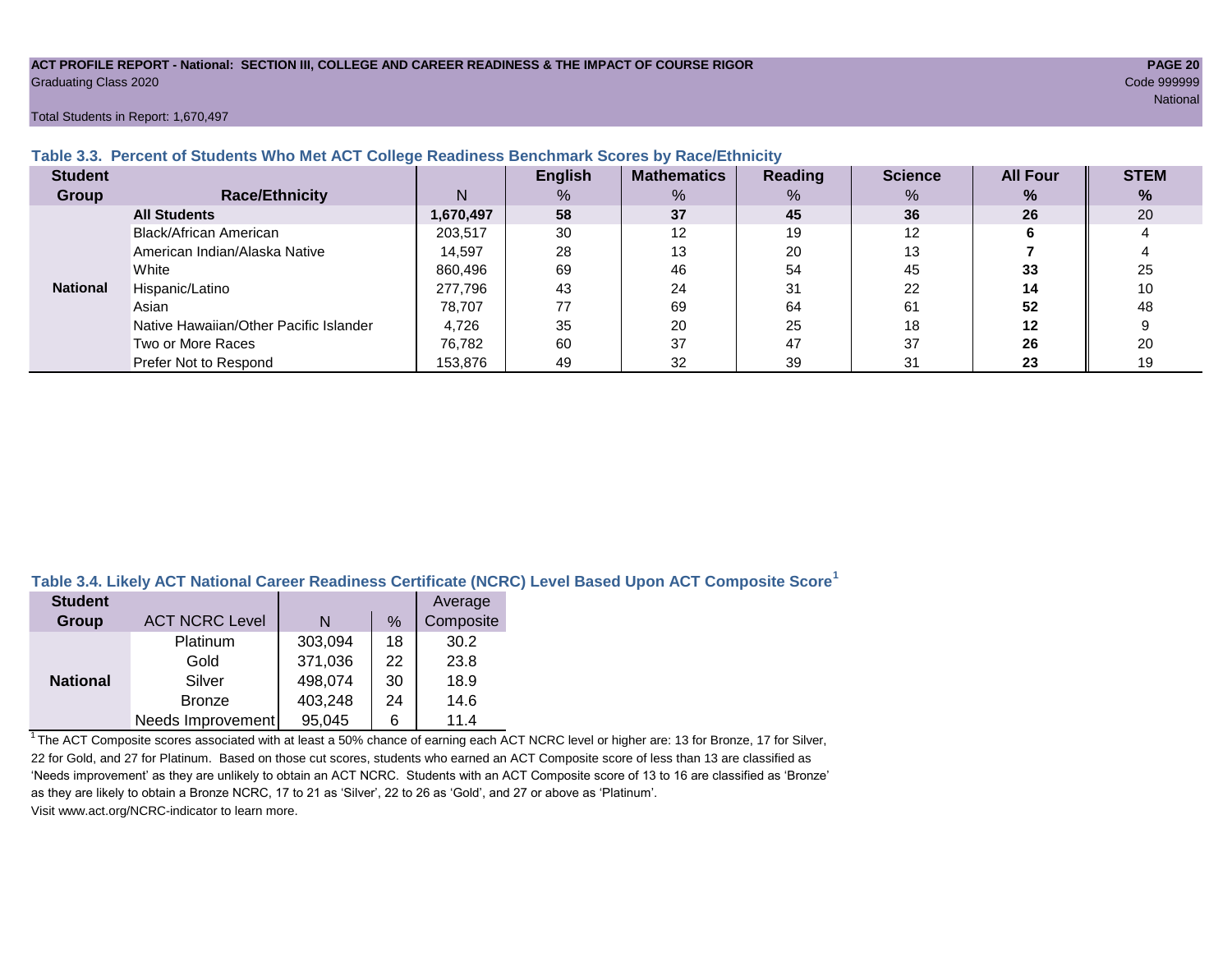#### **ACT PROFILE REPORT - National: SECTION III, COLLEGE AND CAREER READINESS & THE IMPACT OF COURSE RIGOR PAGE 21** Code 999999 Code 999999 Code 999999 Code 999999 Code 999999 Code 999999 Code 999999 Code 999999 Code 999999 Code 999999 Code 999999 Code 99999 Code 99999 Code 99999 Code 99999 Code 99999 Code 99999 Code 99999 Code 99999 Co

Total Students in Report: 1,670,497

| <b>Student</b>  | <b>Curriculum</b>                      |         |    | <b>English</b> |    | <b>Mathematics</b> |    | Reading |        | <b>Science</b> | <b>Composite</b> <sup>4</sup> |      | <b>STEM</b>         |      |
|-----------------|----------------------------------------|---------|----|----------------|----|--------------------|----|---------|--------|----------------|-------------------------------|------|---------------------|------|
| <b>Group</b>    | <b>Taken</b>                           |         | %  | Avg            |    | Avg                | %  | Avg     | 0/2    | Avg            | %                             | Avg  | %                   | Avg  |
|                 | Core or More <sup><math>2</math></sup> | 928,969 | 74 | 21.9           | 49 | $\Omega$<br>.      | 55 | 23.0    | 46     | 22.            | 35                            | 22.3 | $\sim$<br>∠         | 22.2 |
| <b>National</b> | Less than Core                         | 316.044 | 47 | 18.3           | ົ  | 18.9               | 35 | 19.7    | 26     | 19.2           | 18                            | 19.2 | $\overline{ }$<br>ັ | 19.3 |
|                 | Missing                                | 425,484 | 37 | 16.5           | 20 | 17.9               | 28 | 18.4    | $\sim$ | 18.7           | $\sqrt{ }$<br>ں ا             | 17.9 |                     | 18.3 |

#### **Table 3.5. College Readiness Benchmark Percent and Average ACT Scores by Overall High School Curriculum**

 $1$  "Curriculum Taken" reflects overall high school curriculum in this table.

<sup>2</sup> "Core or More" results correspond to students taking four or more years of English AND three or more years each of math, social studies, and natural science.

 $3$  Zero years or no coursework information reported in one or more content areas.

<sup>4</sup> Composite College Readiness Benchmark % results reflect students who met all four subject-area benchmarks.

#### **Table 3.6. College Readiness Benchmark Percent and Average ACT Scores by Content-Specific Curriculum**

| <b>Student</b>  | <b>Curriculum</b>         | <b>English</b> |    |      | <b>Mathematics</b> |    |      |         | <b>Reading</b> |      | <b>Science</b> |                |      |
|-----------------|---------------------------|----------------|----|------|--------------------|----|------|---------|----------------|------|----------------|----------------|------|
| Group           | <b>Taken</b>              |                | %  | Ava  |                    |    | Avg  |         | $\%$           | Avg  | N              | %              | Avg  |
|                 | Core or More <sup>2</sup> | .187.829       | 66 | 21.2 | .190.473           | 45 | 21   | 110,515 | 52             | 22.4 | ,078,635       | 44             | 21.9 |
| <b>National</b> | Less than Core            | 72,962         | 34 | 16.0 | 63.026             |    | 16.  | 143.537 | 36             | 19.8 | 174.503        | 20             | 18.3 |
|                 | $\mathsf{Missing}^3$      | 409,706        | 38 | 16.6 | 416,998            | 20 | 17.9 | 416,445 | 28             | 18.4 | 417,359        | ດ⊿<br><u>.</u> | 18.7 |

<sup>1</sup> "Curriculum Taken" reflects content-specific curriculum in this table.

<sup>2</sup> "Core or More" results correspond to students taking four or more years of English or three or more years of math, social studies, or natural science, respectively.

For instance, Reading "Core or More" results correspond to students taking three or more years of social studies, regardless of courses taken in other content areas.

 $3$  Zero years or no coursework information reported in the specified content area.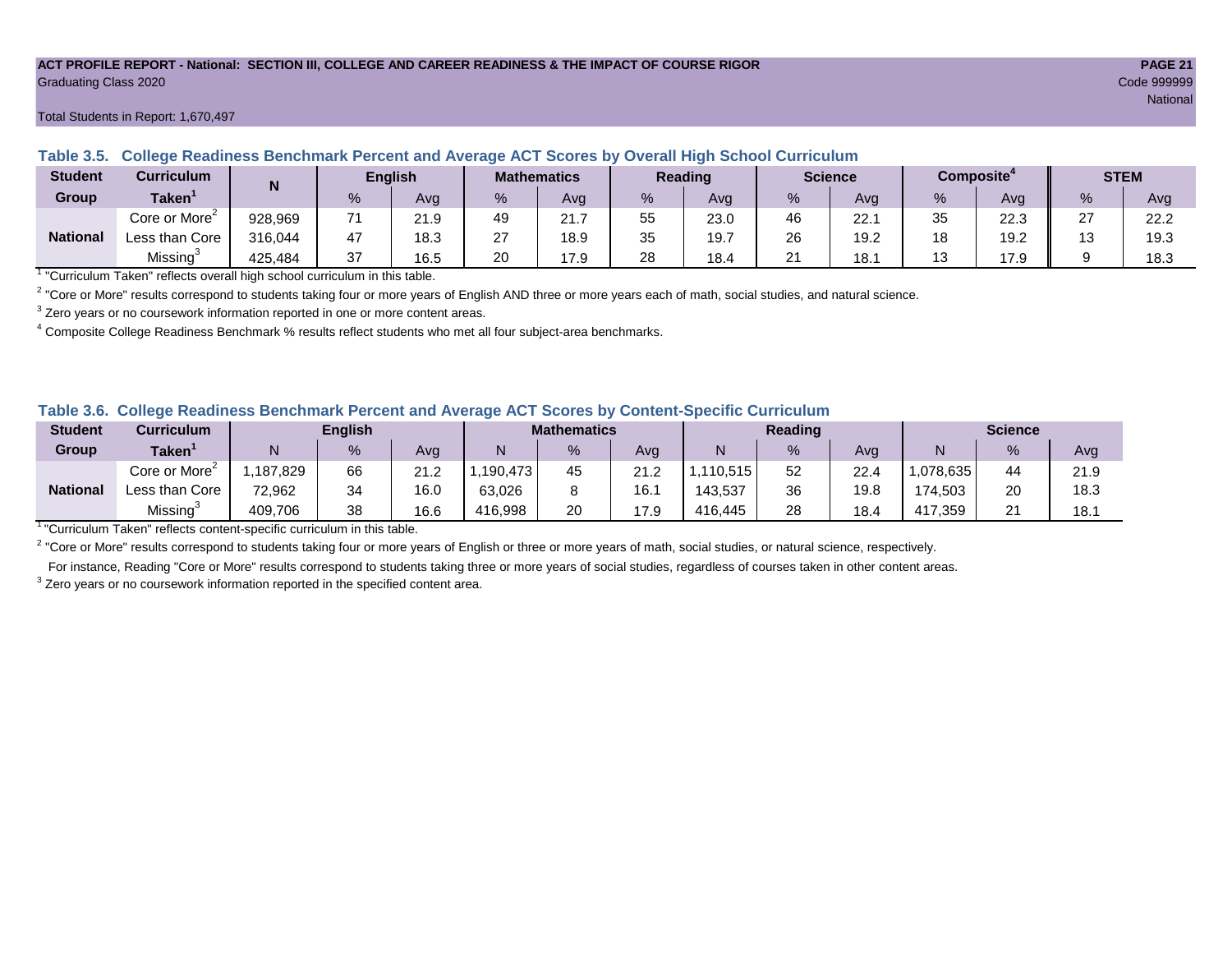### **ACT PROFILE REPORT - National: SECTION III, COLLEGE AND CAREER READINESS & THE IMPACT OF COURSE RIGOR PAGE 22** Graduating Class 2020 Code 999999

#### Total Students in Report: 1,670,497

| <b>Course Pattern</b>                            |         |                       | <b>National</b> |                  |
|--------------------------------------------------|---------|-----------------------|-----------------|------------------|
|                                                  |         | <b>Percent Taking</b> | Avg ACT         | Percent Who Met  |
| <b>ENGLISH COURSE PATTERN</b>                    | N       | Pattern               | English         | <b>Benchmark</b> |
| Eng 9, Eng 10, Eng 11, Eng 12, & Other English   | 257,237 | 15                    | 22.2            | 72               |
| Eng 9, Eng 10, Eng 11, Eng 12                    | 930,592 | 56                    | 21.0            | 65               |
| Less than 4 years of English                     | 72,962  | 4                     | 16.0            | 34               |
| Zero years / no English courses reported         | 409,706 | 25                    | 16.6            | 38               |
|                                                  |         | <b>Percent Taking</b> | Avg ACT         | Percent Who Met  |
| <b>MATHEMATICS COURSE PATTERN</b>                | N       | Pattern               | Math            | <b>Benchmark</b> |
| Alg 1, Alg 2, Geom, Trig, & Calc                 | 70,252  | 4                     | 23.2            | 62               |
| Alg 1, Alg 2, Geom, Trig, & Other Adv Math       | 94,371  | 6                     | 21.5            | 51               |
| Alg 1, Alg 2, Geom, & Trig                       | 62,504  | 4                     | 18.8            | 26               |
| Alg 1, Alg 2, Geom, & Other Adv Math             | 248,009 | 15                    | 19.1            | 28               |
| Other comb of 4 or more years of Math            | 500,040 | 30                    | 23.9            | 64               |
| Alg 1, Alg 2, & Geom                             | 142,387 | 9                     | 16.7            | 9                |
| Other comb of 3 or 3.5 years of Math             | 72,910  | 4                     | 19.5            | 32               |
| Less than 3 years of Math                        | 63,026  | 4                     | 16.1            | 8                |
| Zero years / no Math courses reported            | 416,998 | 25                    | 17.9            | 20               |
|                                                  |         | <b>Percent Taking</b> | Avg ACT         | Percent Who Met  |
| SOCIAL SCIENCE COURSE PATTERN                    | N       | Pattern               | Reading         | <b>Benchmark</b> |
| US Hist, World Hist, Am Gov, & Other Hist        | 36,866  | 2                     | 22.5            | 52               |
| Other comb of 4 or more years Social Science     | 630,097 | 38                    | 22.9            | 55               |
| US Hist, World Hist, & Am Gov                    | 87,562  | 5                     | 20.0            | 37               |
| Other comb of 3 or 3.5 years of Social Science   | 355,990 | 21                    | 22.0            | 49               |
| Less than 3 years of Social Science              | 143,537 | 9                     | 19.8            | 36               |
| Zero years / no Social Science courses reported  | 416,445 | 25                    | 18.4            | 28               |
|                                                  |         | <b>Percent Taking</b> | Avg ACT         | Percent Who Met  |
| NATURAL SCIENCE COURSE PATTERN                   | N       | Pattern               | Science         | <b>Benchmark</b> |
| Gen Sci <sup>1</sup> , Bio, Chem, & Phys         | 535,756 | 32                    | 22.6            | 50               |
| Bio, Chem, Phys                                  | 159,423 | 10                    | 23.6            | 56               |
| Gen Sci <sup>1</sup> , Bio, Chem                 | 347,034 | 21                    | 20.3            | 32               |
| Other comb of 3 years of Natural Science         | 36,422  | 2                     | 19.0            | 24               |
| Less than 3 years of Natural Science             | 174,503 | 10                    | 18.3            | 20               |
| Zero years / no Natural Science courses reported | 417,359 | 25                    | 18.1            | 21               |

<sup>1</sup>Includes General, Physical and Earth Sciences.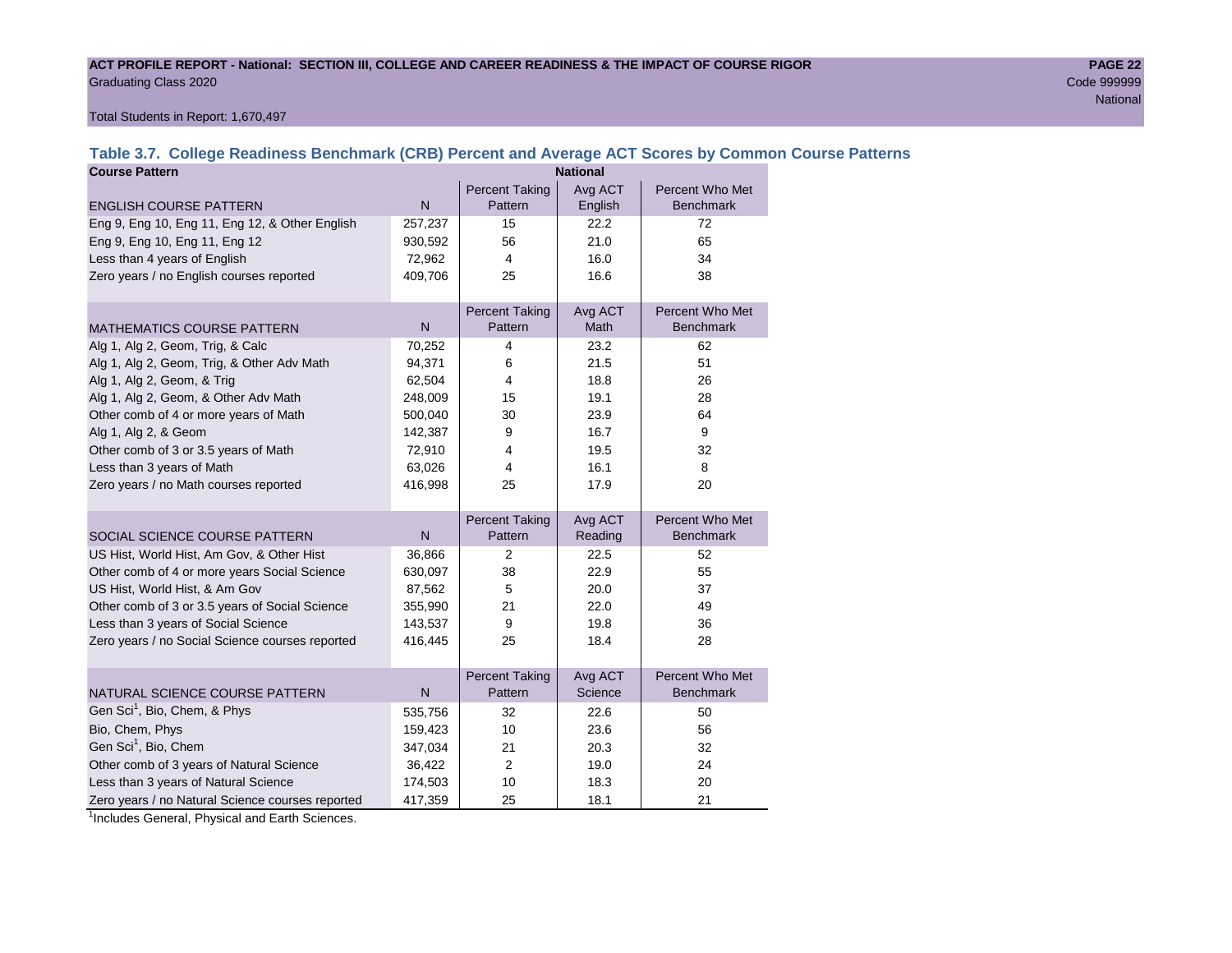#### **ACT PROFILE REPORT - National: SECTION III, COLLEGE AND CAREER READINESS & THE IMPACT OF COURSE RIGOR PAGE 23** Graduating Class 2020 Code 999999

national control of the control of the control of the control of the control of the control of the control of the control of the control of the control of the control of the control of the control of the control of the con

#### Total Students in Report: 1,670,497

**Table 3.8. College Readiness Benchmark (CRB) Percent and Average ACT Scores for Gender by Common Course Patterns**

| <b>Course Pattern</b>                            |                   | <b>Males</b>                     |              |                  |                   |                     | <b>Females</b> |                  | Other Responses <sup>1</sup> |                                |              |                  |
|--------------------------------------------------|-------------------|----------------------------------|--------------|------------------|-------------------|---------------------|----------------|------------------|------------------------------|--------------------------------|--------------|------------------|
|                                                  |                   |                                  | <b>ACT</b>   | % Who Met        |                   |                     | <b>ACT</b>     | % Who Met        |                              |                                | <b>ACT</b>   | % Who Met        |
| <b>ENGLISH COURSE PATTERN</b>                    | N                 | Percent                          | English      | <b>Benchmark</b> | $\mathsf{N}$      | Percent             | English        | <b>Benchmark</b> | N                            | Percent                        | English      | <b>Benchmark</b> |
| Eng 9, Eng 10, Eng 11, Eng 12, & Other English   | 105,561           | 14                               | 21.7         | 69               | 150,829           | 17                  | 22.5           | 74               | 847                          | 2                              | 21.2         | 65               |
| Eng 9, Eng 10, Eng 11, Eng 12                    | 423,815           | 55                               | 20.6         | 62               | 502,358           | 58                  | 21.3           | 67               | 4,419                        | 13                             | 18.5         | 49               |
| Less than 4 years of English                     | 38,813            | 5                                | 15.5         | 30               | 33,382            | $\overline{4}$      | 16.6           | 38               | 767                          | 2                              | 14.2         | 22               |
| Zero years / no English courses reported         | 204,873           | 27                               | 16.2         | 35               | 176,787           | 20                  | 17.1           | 41               | 28,046                       | 82                             | 16.4         | 37               |
|                                                  |                   |                                  | <b>ACT</b>   | % Who Met        |                   |                     | <b>ACT</b>     | % Who Met        |                              |                                | <b>ACT</b>   | % Who Met        |
| <b>MATHEMATICS COURSE PATTERN</b>                | N                 | Percent                          | <b>Math</b>  | <b>Benchmark</b> | $\mathsf{N}$      | Percent             | Math           | <b>Benchmark</b> | N                            | Percent                        | Math         | <b>Benchmark</b> |
| Alg 1, Alg 2, Geom, Trig, & Calc                 | 30,440            | 4                                | 23.9         | 66               | 39,582            | 5                   | 22.6           | 58               | 230                          |                                | 20.8         | 47               |
| Alg 1, Alg 2, Geom, Trig, & Other Adv Math       | 33,771            | $\overline{4}$                   | 21.9         | 55               | 60,296            | $\overline{7}$      | 21.2           | 48               | 304                          | $\mathbf{1}$                   | 21.7         | 53               |
| Alg 1, Alg 2, Geom, & Trig                       | 27,326            | 4                                | 19.1         | 29               | 34,899            | $\overline{4}$      | 18.6           | 24               | 279                          | $\mathbf{1}$                   | 18.5         | 24               |
| Alg 1, Alg 2, Geom, & Other Adv Math             | 94,177            | 12                               | 19.3         | 31               | 152,131           | 18                  | 19.0           | 27               | 1,701                        | 5                              | 18.3         | 21               |
| Other comb of 4 or more years of Math            | 245,044           | 32                               | 24.6         | 68               | 253,653           | 29                  | 23.2           | 61               | 1,343                        | 4                              | 21.7         | 47               |
| Alg 1, Alg 2, & Geom                             | 67,338            | 9                                | 16.8         | 10               | 73,957            | 9                   | 16.5           | 8                | 1,092                        | 3                              | 16.3         | 8                |
| Other comb of 3 or 3.5 years of Math             | 33,858            | $\overline{4}$<br>$\overline{4}$ | 19.7<br>16.1 | 34<br>8          | 38,652            | $\overline{4}$<br>3 | 19.3<br>16.1   | 31<br>8          | 400<br>579                   | $\mathbf{1}$<br>$\overline{2}$ | 17.7<br>15.6 | 18<br>6          |
| Less than 3 years of Math                        | 32,308<br>208,800 | 27                               | 18.1         | 22               | 30,139<br>180,047 | 21                  | 17.8           | 19               |                              | 83                             | 17.6         | 18               |
| Zero years / no Math courses reported            |                   |                                  |              |                  |                   |                     |                |                  | 28,151                       |                                |              |                  |
|                                                  |                   |                                  | <b>ACT</b>   | % Who Met        |                   |                     | <b>ACT</b>     | % Who Met        |                              |                                | <b>ACT</b>   | % Who Met        |
| SOCIAL SCIENCE COURSE PATTERN                    | N <sub>1</sub>    | Percent                          | Reading      | <b>Benchmark</b> | N.                | Percent             | Reading        | <b>Benchmark</b> | N                            | Percent                        | Reading      | <b>Benchmark</b> |
| US Hist, World Hist, Am Gov, & Other Hist        | 19,388            | 3                                | 22.2         | 50               | 17,354            | $\overline{2}$      | 22.9           | 54               | 124                          | 0                              | 21.4         | 48               |
| Other comb of 4 or more years Social Science     | 269,065           | 35                               | 22.7         | 54               | 358,452           | 42                  | 23.1           | 57               | 2,580                        | 8                              | 21.1         | 44               |
| US Hist, World Hist, & Am Gov                    | 44,621            | 6                                | 19.7         | 35               | 42.533            | 5                   | 20.3           | 38               | 408                          | 1                              | 18.4         | 27               |
| Other comb of 3 or 3.5 years of Social Science   | 157,738           | 20                               | 21.8         | 48               | 196,451           | 23                  | 22.2           | 50               | 1,801                        | 5                              | 20.0         | 36               |
| Less than 3 years of Social Science              | 73,373            | 9                                | 19.4         | 34               | 69.168            | 8                   | 20.4           | 39               | 996                          | 3                              | 17.0         | 19               |
| Zero years / no Social Science courses reported  | 208,877           | 27                               | 18.1         | 27               | 179,398           | 21                  | 18.8           | 30               | 28,170                       | 83                             | 17.9         | 25               |
|                                                  |                   |                                  | <b>ACT</b>   | % Who Met        |                   |                     | <b>ACT</b>     | % Who Met        |                              |                                | <b>ACT</b>   | % Who Met        |
| NATURAL SCIENCE COURSE PATTERN                   | N <sub>1</sub>    | Percent                          | Science      | <b>Benchmark</b> | N.                | Percent             | Science        | <b>Benchmark</b> | $\mathsf{N}$                 | Percent                        | Science      | <b>Benchmark</b> |
| Gen Sci <sup>2</sup> , Bio, Chem, & Phys         | 258,486           | 33                               | 23.0         | 53               | 275,397           | 32                  | 22.1           | 47               | 1,873                        | 5                              | 20.0         | 34               |
| Bio, Chem, Phys                                  | 73,954            | 10                               | 24.4         | 62               | 84,800            | 10                  | 22.9           | 52               | 669                          | 2                              | 20.4         | 34               |
| Gen Sci <sup>1</sup> , Bio, Chem                 | 133,215           | 17                               | 20.1         | 32               | 211,793           | 25                  | 20.4           | 33               | 2,026                        | 6                              | 19.1         | 25               |
| Other comb of 3 years of Natural Science         | 19,925            | 3                                | 19.3         | 28               | 16,272            | $\overline{2}$      | 18.5           | 20               | 225                          | $\mathbf{1}$                   | 18.5         | 23               |
| Less than 3 years of Natural Science             | 78,236            | 10                               | 17.9         | 18               | 95,177            | 11                  | 18.7           | 22               | 1,090                        | 3                              | 17.3         | 16               |
| Zero years / no Natural Science courses reported | 209,246           | 27                               | 18.1         | 22               | 179,917           | 21                  | 18.2           | 20               | 28,196                       | 83                             | 17.7         | 19               |

<sup>1</sup> 'Other Responses' include 'Another Gender', 'Prefer Not to Respond', and missing values.

 $2$  Includes General, Physical and Earth Sciences.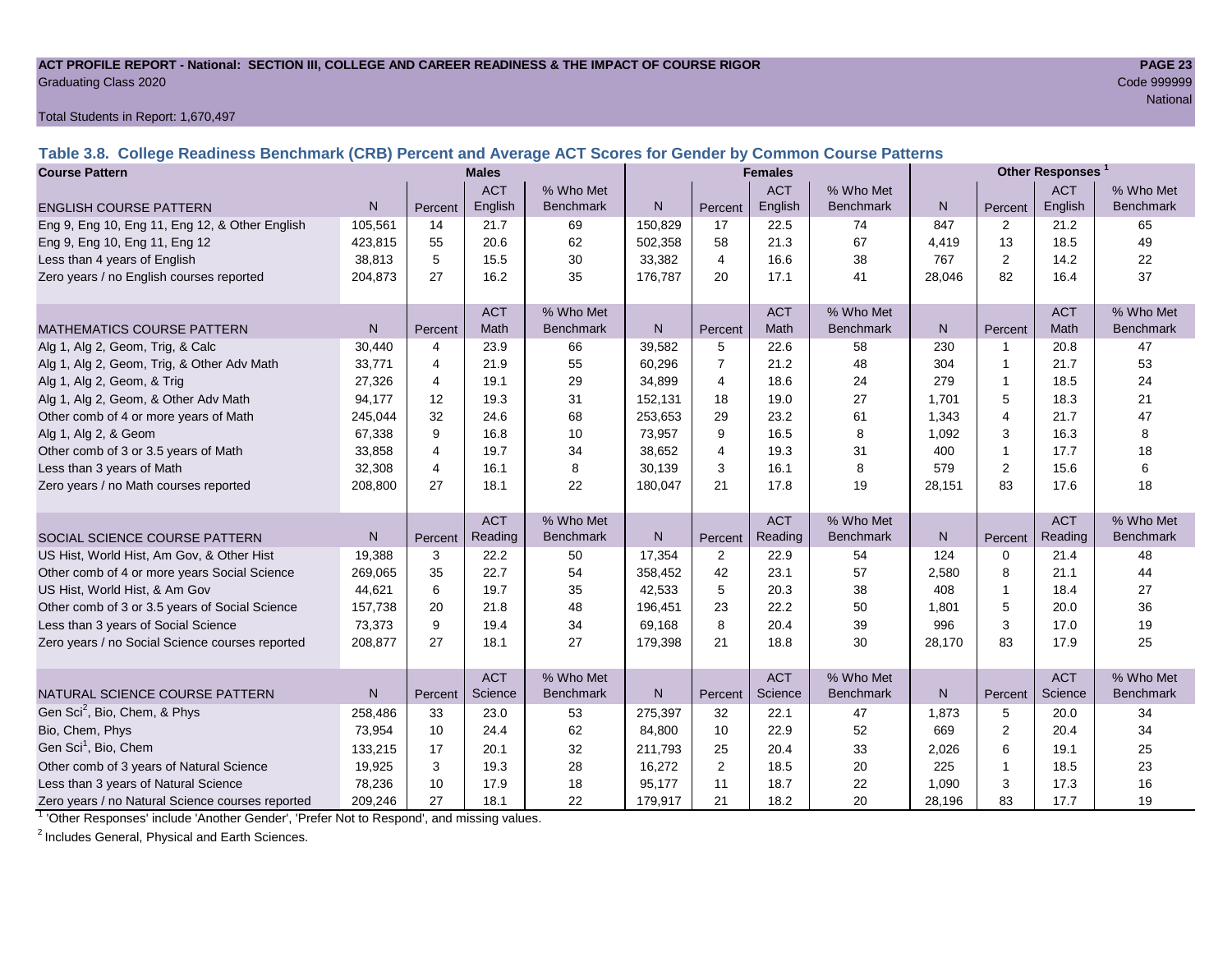**ACT PROFILE REPORT - National: SECTION III, COLLEGE AND CAREER READINESS & THE IMPACT OF COURSE RIGOR PAGE 24** Graduating Class 2020 Code 999999

Total Students in Report: 1,670,497

national control of the control of the control of the control of the control of the control of the control of the control of the control of the control of the control of the control of the control of the control of the con

## This page intentionally left blank.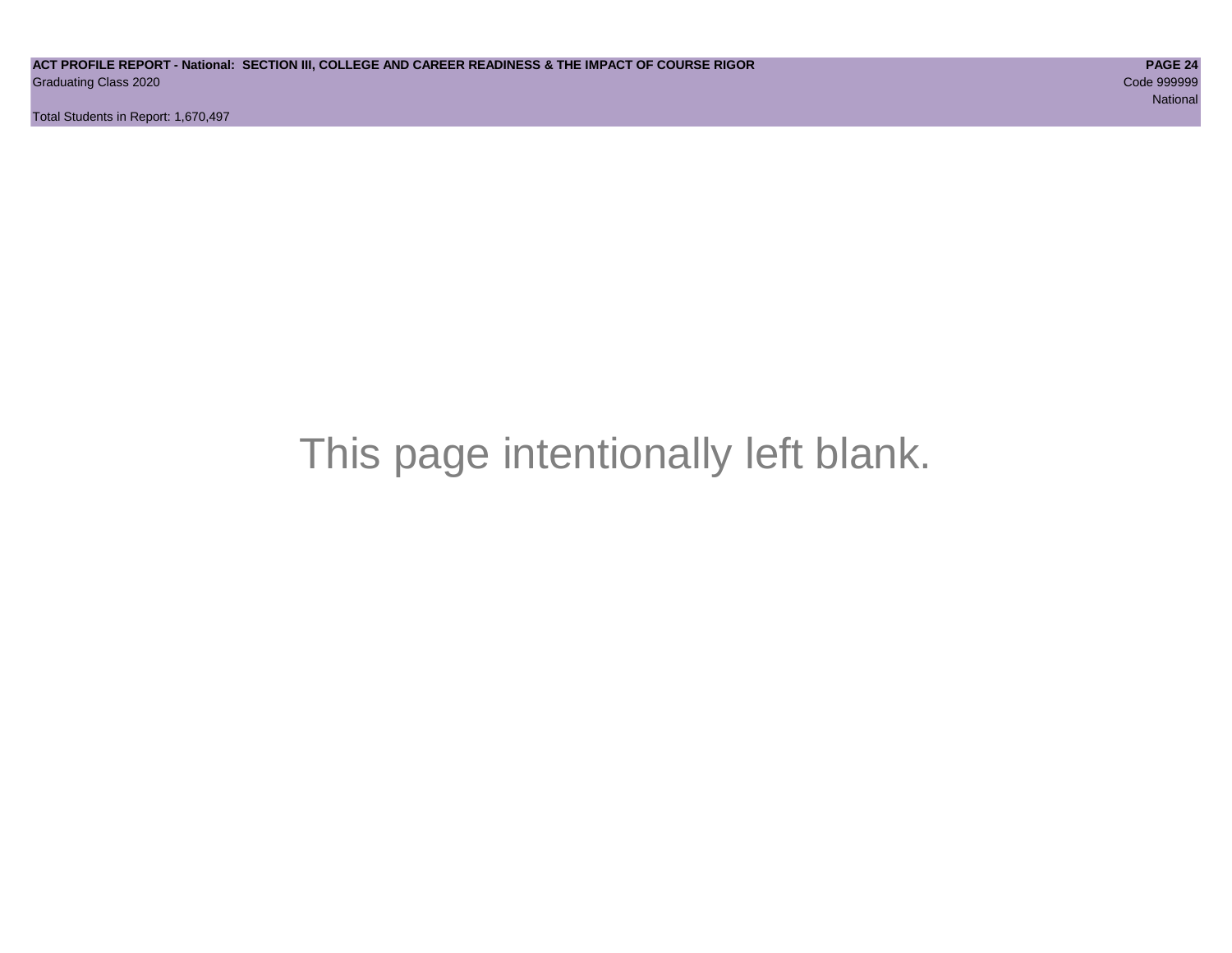# Section IV Career and Educational Aspirations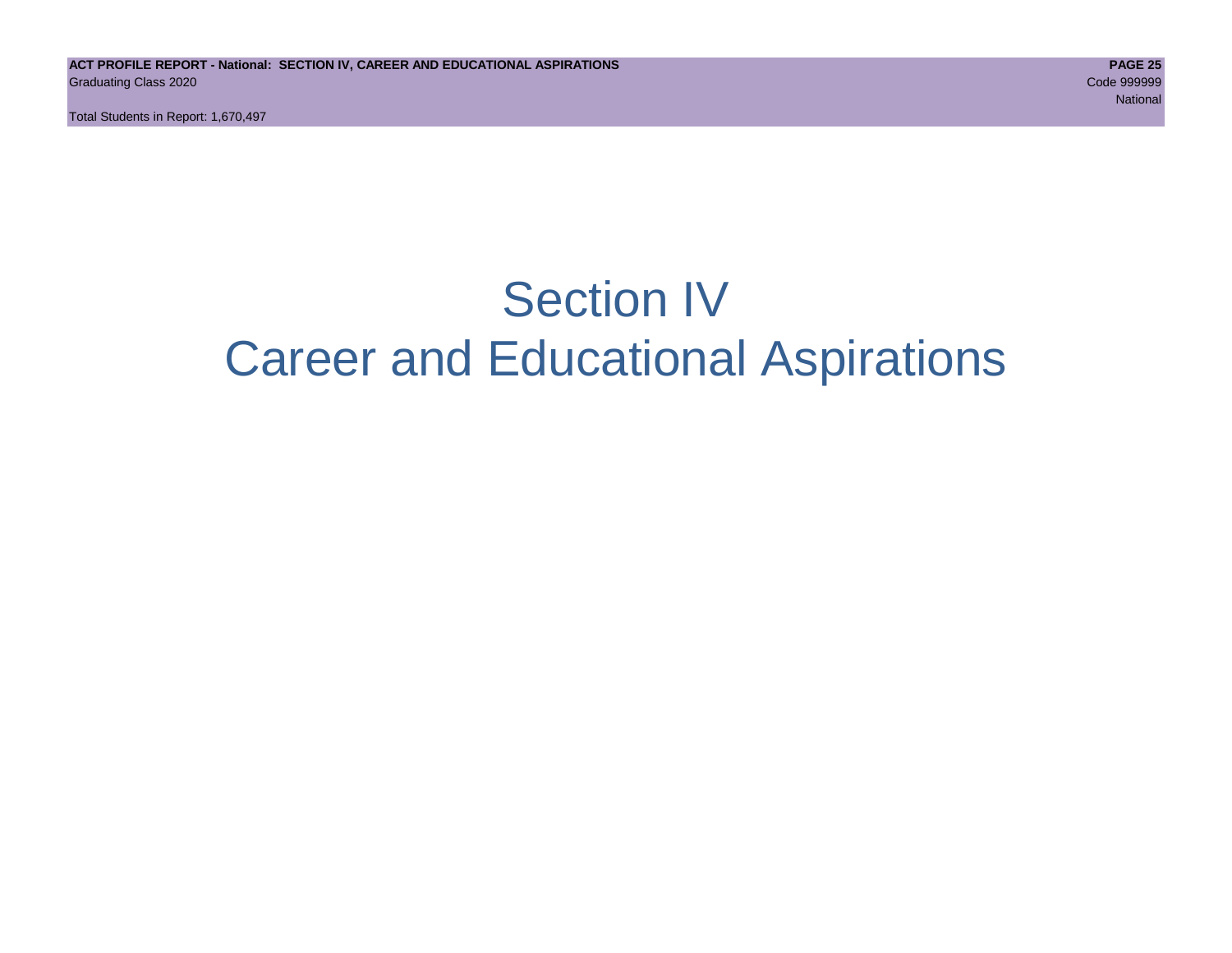#### **ACT PROFILE REPORT - National: SECTION IV, CAREER AND EDUCATIONAL ASPIRATIONS PAGE 26** Graduating Class 2020 Code 999999

Total Students in Report: 1,670,497





\*Missing columns reflect combinations of race/ethnicity and postsecondary aspiration in which one or both indicators are missing.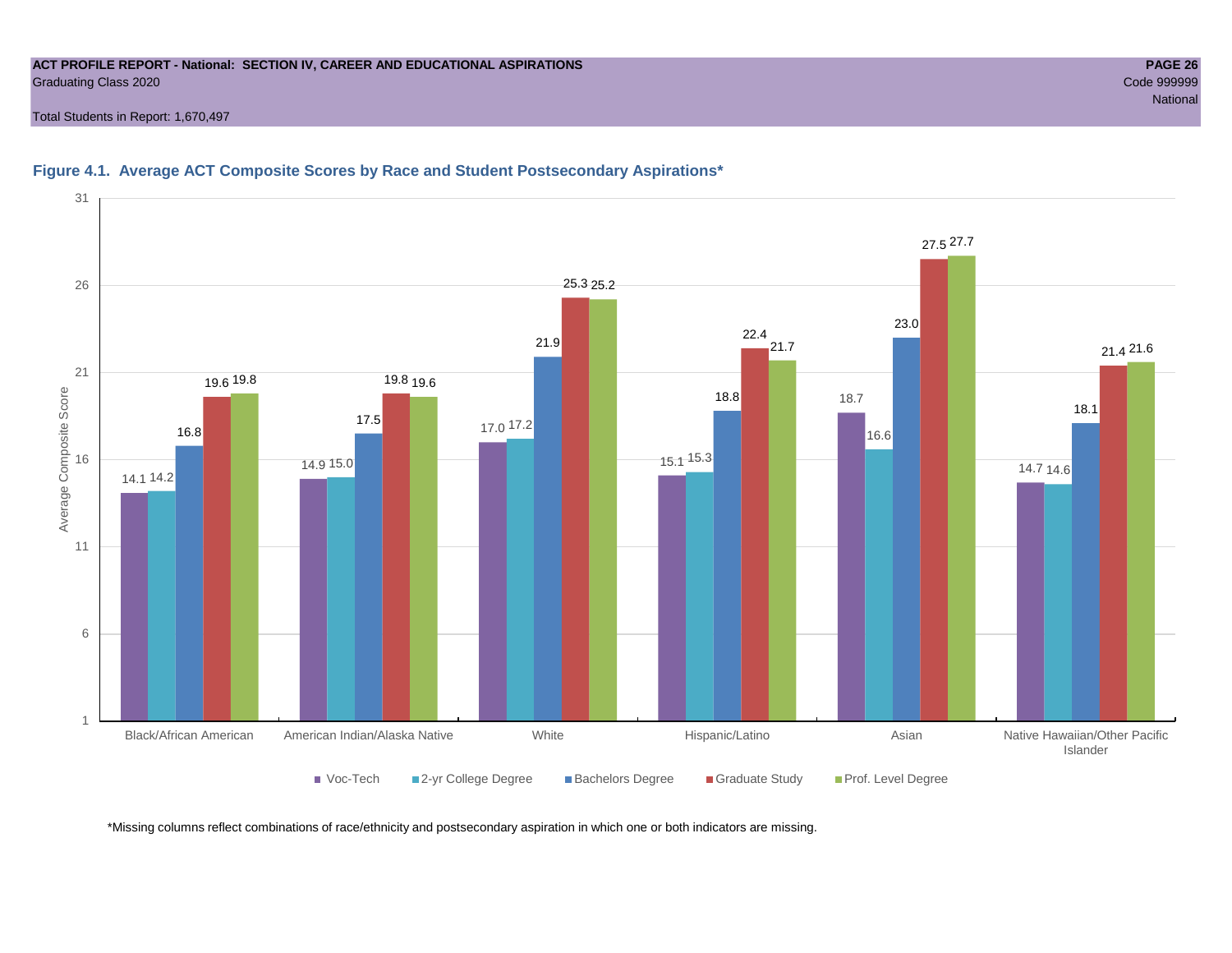#### **ACT PROFILE REPORT - National: SECTION IV, CAREER AND EDUCATIONAL ASPIRATIONS PAGE 27** Graduating Class 2020 Code 999999

### national control of the control of the control of the control of the control of the control of the control of the control of the control of the control of the control of the control of the control of the control of the con

#### Total Students in Report: 1,670,497

**Table 4.1. Distribution of Planned Educational Majors for All Students by College Plans**

|                                              |                | <b>All Students</b> |                 |        | Plan on 2 Years or Less of College |                 | Plan on 4 Years or More of College |                |                 |  |
|----------------------------------------------|----------------|---------------------|-----------------|--------|------------------------------------|-----------------|------------------------------------|----------------|-----------------|--|
| <b>Planned Educational Major</b>             | N <sup>1</sup> | Percent $2$         | Avg ACT<br>Comp | N      | Percent                            | Avg ACT<br>Comp | N.                                 | Percent        | Avg ACT<br>Comp |  |
| Agriculture & Natural Resources Conservation | 21.781         |                     | 19.9            | 3,265  | $\boldsymbol{\Delta}$              | 16.2            | 16,736                             | 2              | 20.9            |  |
| Architecture                                 | 15,422         |                     | 21.1            | 858    |                                    | 16.0            | 13,177                             |                | 21.7            |  |
| Area, Ethnic, & Multidisciplinary Studies    | 1,761          | $\Omega$            | 21.6            | 141    | $\Omega$                           | 15.2            | 1,443                              | $\Omega$       | 22.6            |  |
| Arts: Visual & Performing                    | 67,693         | 4                   | 20.7            | 6,596  | 8                                  | 16.4            | 54,687                             | 5              | 21.5            |  |
| <b>Business</b>                              | 125,457        | 8                   | 21.5            | 8,338  | 10                                 | 16.3            | 107,674                            | 11             | 22.0            |  |
| Communications                               | 18,532         |                     | 21.9            | 696    | $\overline{1}$                     | 16.4            | 16,677                             | $\overline{2}$ | 22.2            |  |
| Community, Family, & Personal Services       | 26,618         | $\overline{2}$      | 17.9            | 4,983  | 6                                  | 15.9            | 19,042                             | 2              | 18.6            |  |
| <b>Computer Science &amp; Mathematics</b>    | 46,344         | 3                   | 24.6            | 2,056  | $\overline{2}$                     | 18.1            | 40,536                             | $\overline{4}$ | 25.0            |  |
| Education                                    | 49,559         | 3                   | 20.4            | 1,773  | $\overline{2}$                     | 15.5            | 44,711                             | 4              | 20.7            |  |
| Engineering                                  | 104,204        | 6                   | 24.0            | 4,883  | 6                                  | 16.1            | 91,713                             | 9              | 24.6            |  |
| Engineering Technology & Drafting            | 16,846         |                     | 19.9            | 2,817  | 3                                  | 16.1            | 12,362                             | 1              | 21.1            |  |
| English & Foreign Languages                  | 10,895         |                     | 23.9            | 442    |                                    | 17.0            | 9,569                              |                | 24.4            |  |
| Health Administration & Assisting            | 38,842         | 2                   | 18.2            | 3,511  | $\boldsymbol{\Delta}$              | 15.9            | 31,618                             | 3              | 18.6            |  |
| Health Sciences & Technologies               | 218,316        | 13                  | 21.4            | 8,266  | 10                                 | 16.6            | 198,216                            | 20             | 21.7            |  |
| Philosophy, Religion, & Theology             | 3,852          | 0                   | 21.7            | 187    | 0                                  | 17.2            | 3,308                              | 0              | 22.1            |  |
| Repair, Production, & Construction           | 16,860         |                     | 17.1            | 8,817  | 11                                 | 16.6            | 5,946                              | 1              | 18.4            |  |
| Sciences: Biological & Physical              | 97,984         | 6                   | 24.4            | 1,053  | 1                                  | 17.2            | 91,178                             | 9              | 24.5            |  |
| Social Sciences & Law                        | 92,008         | 6                   | 22.3            | 2,120  | 3                                  | 16.4            | 83,592                             | 8              | 22.6            |  |
| Undecided                                    | 198,909        | 12                  | 21.9            | 11,667 | 14                                 | 16.4            | 149,994                            | 15             | 22.8            |  |
| No Response                                  | 496,122        | 30                  | 17.7            | 9,159  | 11                                 | 14.9            | 20,469                             | $\overline{2}$ | 17.5            |  |

1 2-Year and 4-Year "N" counts do not reflect "Missing" and "Other" college plans, therefore they may not add up to the N count for All Students.

<sup>2</sup> Percent of students tested within College Plan groups (All Students, 2-Year, 4-Year).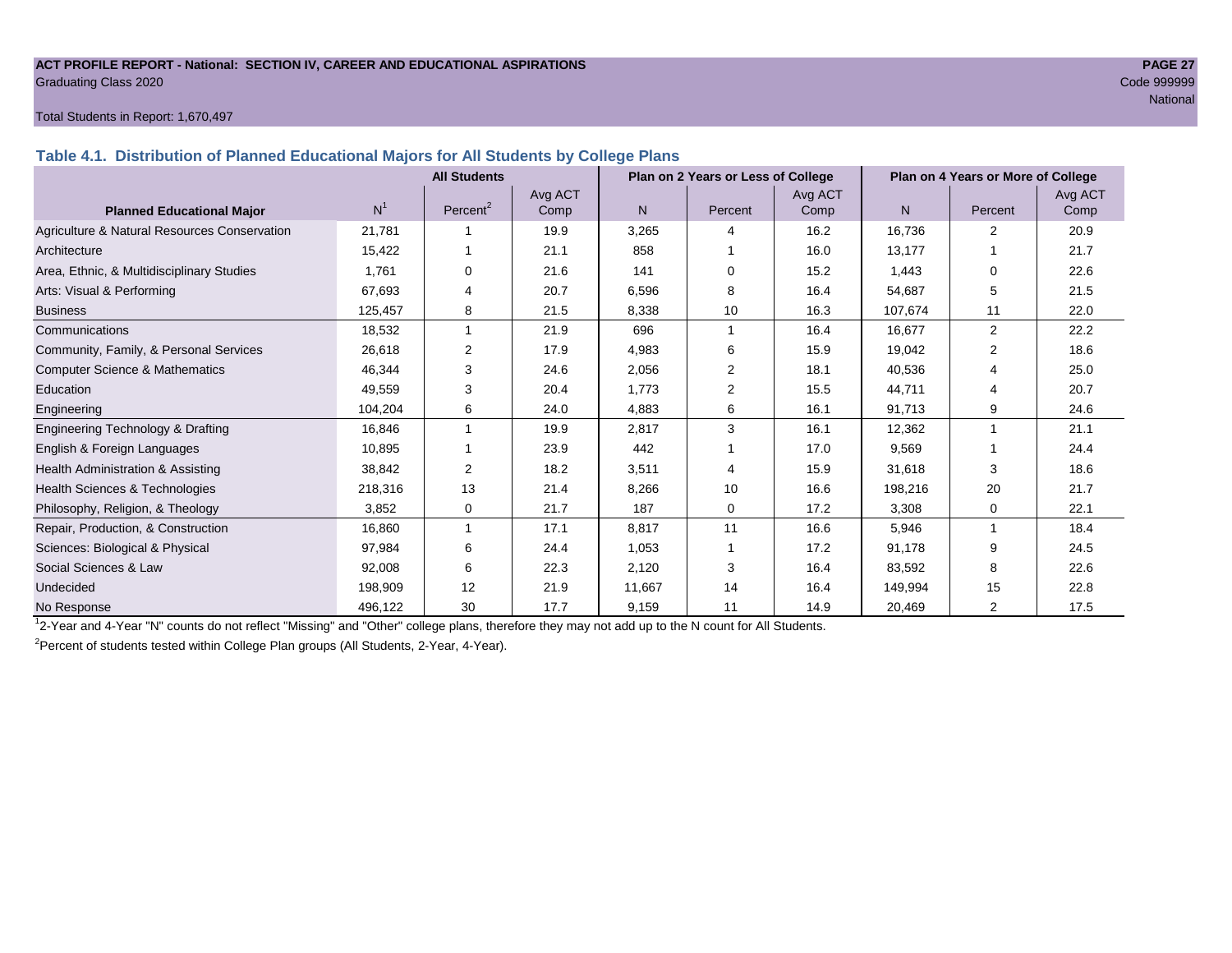#### **ACT PROFILE REPORT - National: SECTION IV, CAREER AND EDUCATIONAL ASPIRATIONS PAGE 28** Graduating Class 2020 Code 999999

#### Total Students in Report: 1,670,497

### **Table 4.2. Average ACT Composite Scores for Racial/Ethnic Groups by Post-Secondary Educational Aspirations**

| <b>All Racial/Ethnic Groups</b><br><b>Combined</b> |         | <b>Black/African American</b> |        | American Indian/ Alaska Native |       | White   |         | Hispanic/Latino |        |         |
|----------------------------------------------------|---------|-------------------------------|--------|--------------------------------|-------|---------|---------|-----------------|--------|---------|
| <b>Educational Degree</b><br><b>Aspirations</b>    | N.      | Average                       | N      | Average                        | N     | Average | N       | Average         | N.     | Average |
| Voc-Tech                                           | 24.803  | 16.1                          | 4.074  | 14.1                           | 457   | 14.9    | 12.987  | 17.0            | 4.145  | 15.1    |
| 2-yr College Degree                                | 57,750  | 16.2                          | 9.152  | 14.2                           | 1.024 | 15.0    | 30.235  | 17.2            | 10,596 | 15.3    |
| <b>Bachelors Degree</b>                            | 557,350 | 20.7                          | 66.949 | 16.8                           | 4,681 | 17.5    | 325.727 | 21.9            | 89,342 | 18.8    |
| <b>Graduate Study</b>                              | 198,900 | 24.6                          | 15.516 | 19.6                           | 893   | 19.8    | 122.666 | 25.3            | 26.419 | 22.4    |
| Prof. Level Degree                                 | 257.597 | 24.1                          | 32.294 | 19.8                           | 1.696 | 19.6    | 130.003 | 25.2            | 42.842 | 21.7    |
| Other                                              | 23.846  | 16.9                          | 3.334  | 14.7                           | 420   | 14.7    | 11.657  | 17.8            | 4.577  | 15.7    |
| No Response                                        | 550,251 | 18.2                          | 72,198 | 15.1                           | 5,426 | 15.2    | 227.221 | 19.7            | 99,875 | 16.5    |

| <b>All Racial/Ethnic Groups</b><br><b>Combined</b><br><b>Educational Degree</b> |         | Asian   |        | Native Hawaiian/<br><b>Other Pacific Islander</b> |       | Two or more races |        | Prefer not to respond/<br>No Response |         |         |
|---------------------------------------------------------------------------------|---------|---------|--------|---------------------------------------------------|-------|-------------------|--------|---------------------------------------|---------|---------|
| <b>Aspirations</b>                                                              | N       | Average | N      | Average                                           | N.    | Average           | N      | Average                               | N.      | Average |
| Voc-Tech                                                                        | 24,803  | 16.1    | 516    | 18.7                                              | 90    | 14.7              | 946    | 16.7                                  | 1,588   | 15.6    |
| 2-yr College Degree                                                             | 57,750  | 16.2    | 1.004  | 16.6                                              | 245   | 14.6              | 2,458  | 16.5                                  | 3,036   | 15.7    |
| <b>Bachelors Degree</b>                                                         | 557,350 | 20.7    | 22.249 | 23.0                                              | 1.450 | 18.1              | 26.086 | 20.7                                  | 20,866  | 20.7    |
| <b>Graduate Study</b>                                                           | 198,900 | 24.6    | 13,786 | 27.5                                              | 397   | 21.4              | 9,422  | 24.5                                  | 9,801   | 25.1    |
| Prof. Level Degree                                                              | 257.597 | 24.1    | 23.430 | 27.7                                              | 580   | 21.6              | 14.011 | 24.1                                  | 12.741  | 25.4    |
| Other                                                                           | 23.846  | 16.9    | 774    | 20.4                                              | 94    | 14.5              | 1.078  | 17.5                                  | 1,912   | 17.1    |
| No Response                                                                     | 550,251 | 18.2    | 16,948 | 22.3                                              | 1.870 | 15.7              | 22,781 | 18.5                                  | 103,932 | 18.5    |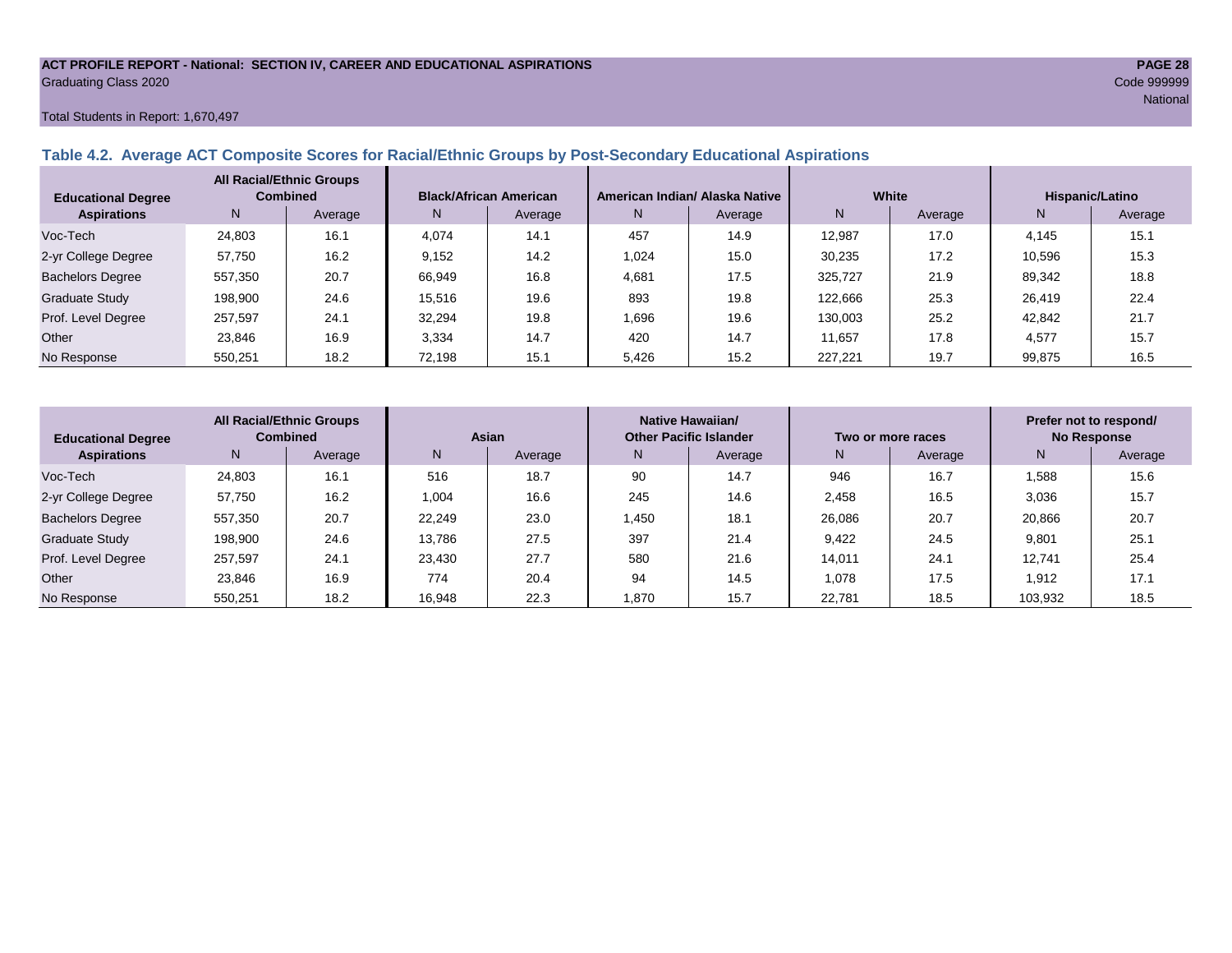**Table 4.3. Students' Score Report Preferences at Time of Testing (table omitted for this report)**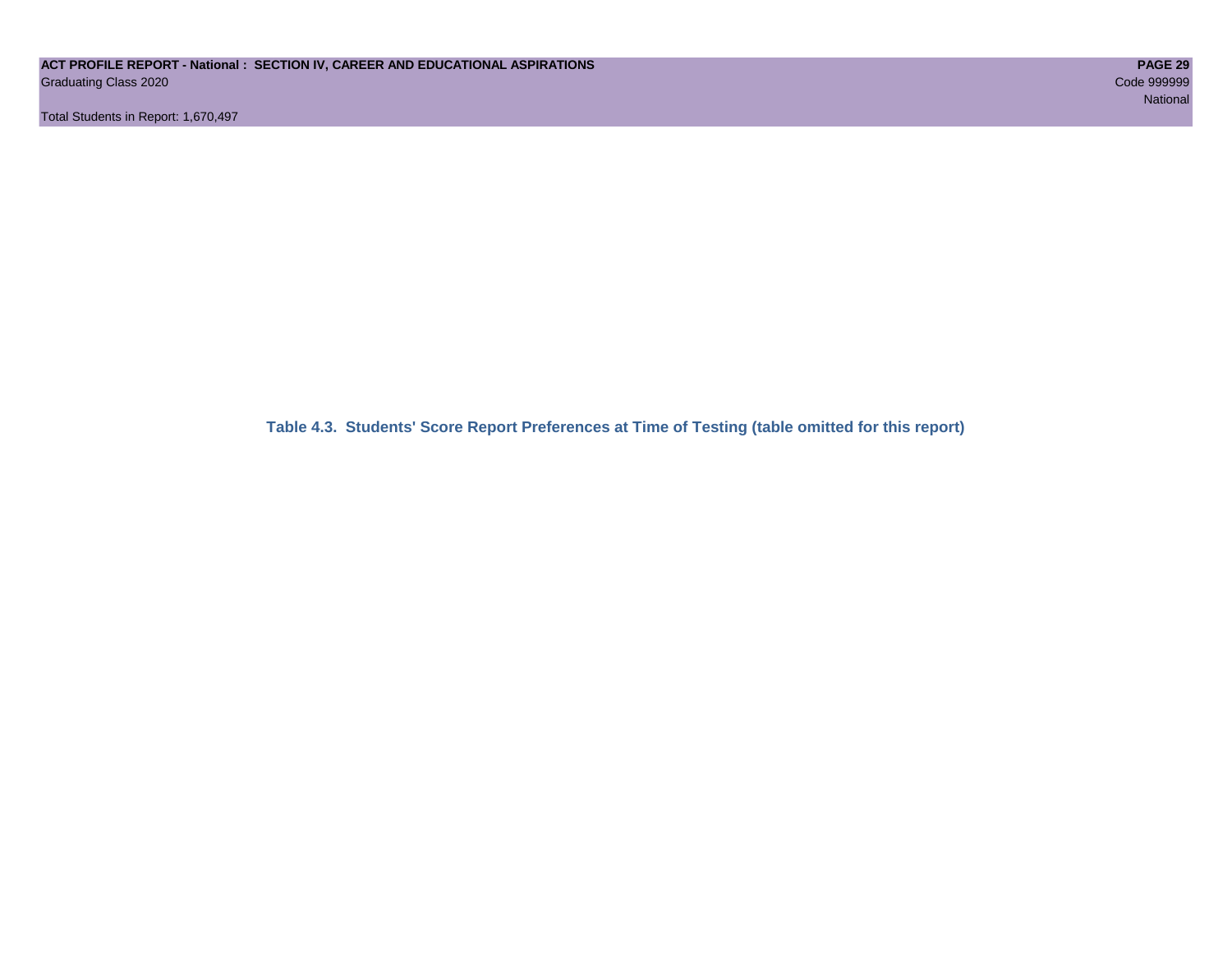**ACT PROFILE REPORT - National : SECTION IV, CAREER AND EDUCATIONAL ASPIRATIONS PAGE 30** Graduating Class 2020 Code 999999

Total Students in Report: 1,670,497

### This page intentionally left blank.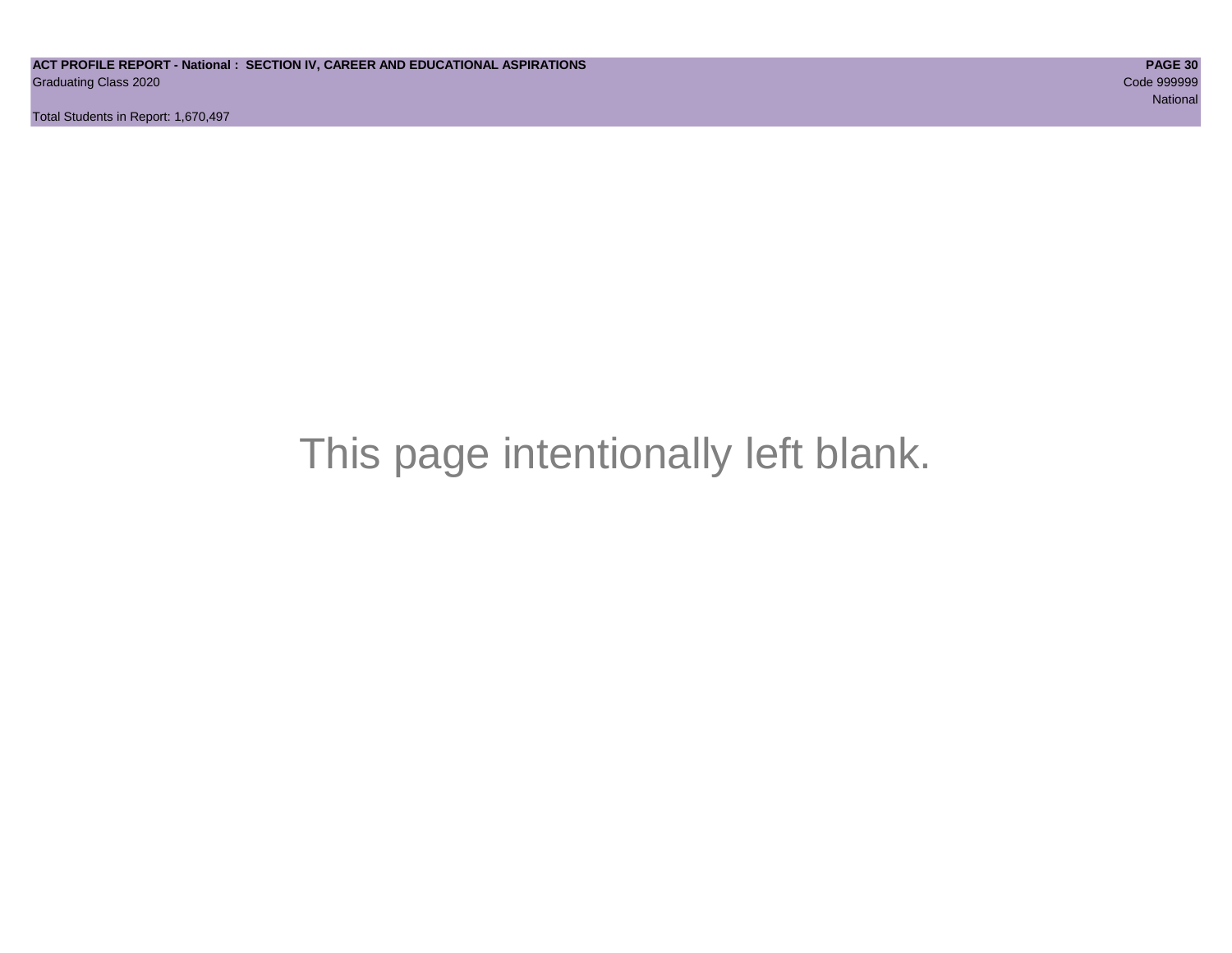# Section V Optional Writing Test Results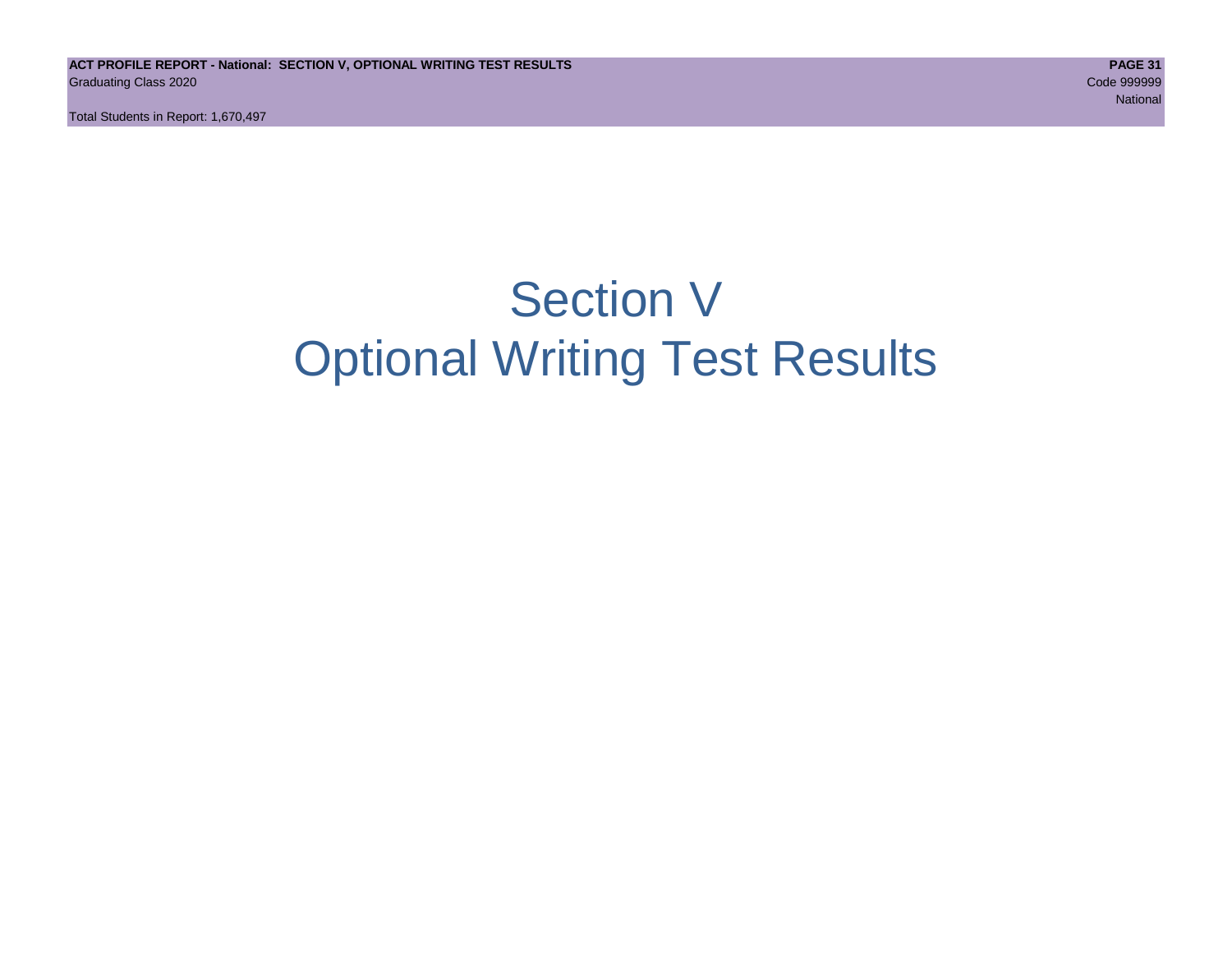#### **ACT PROFILE REPORT - National: SECTION V, OPTIONAL WRITING TEST RESULTS PAGE 32** Graduating Class 2020 Code 999999

Total Students in Report: 1,670,497

#### **Figure 5.1. Average ACT Writing Scores by Race/Ethnicity\***



\*Missing columns reflect race/ethnicity groupings that are missing.

national control of the control of the control of the control of the control of the control of the control of the control of the control of the control of the control of the control of the control of the control of the con